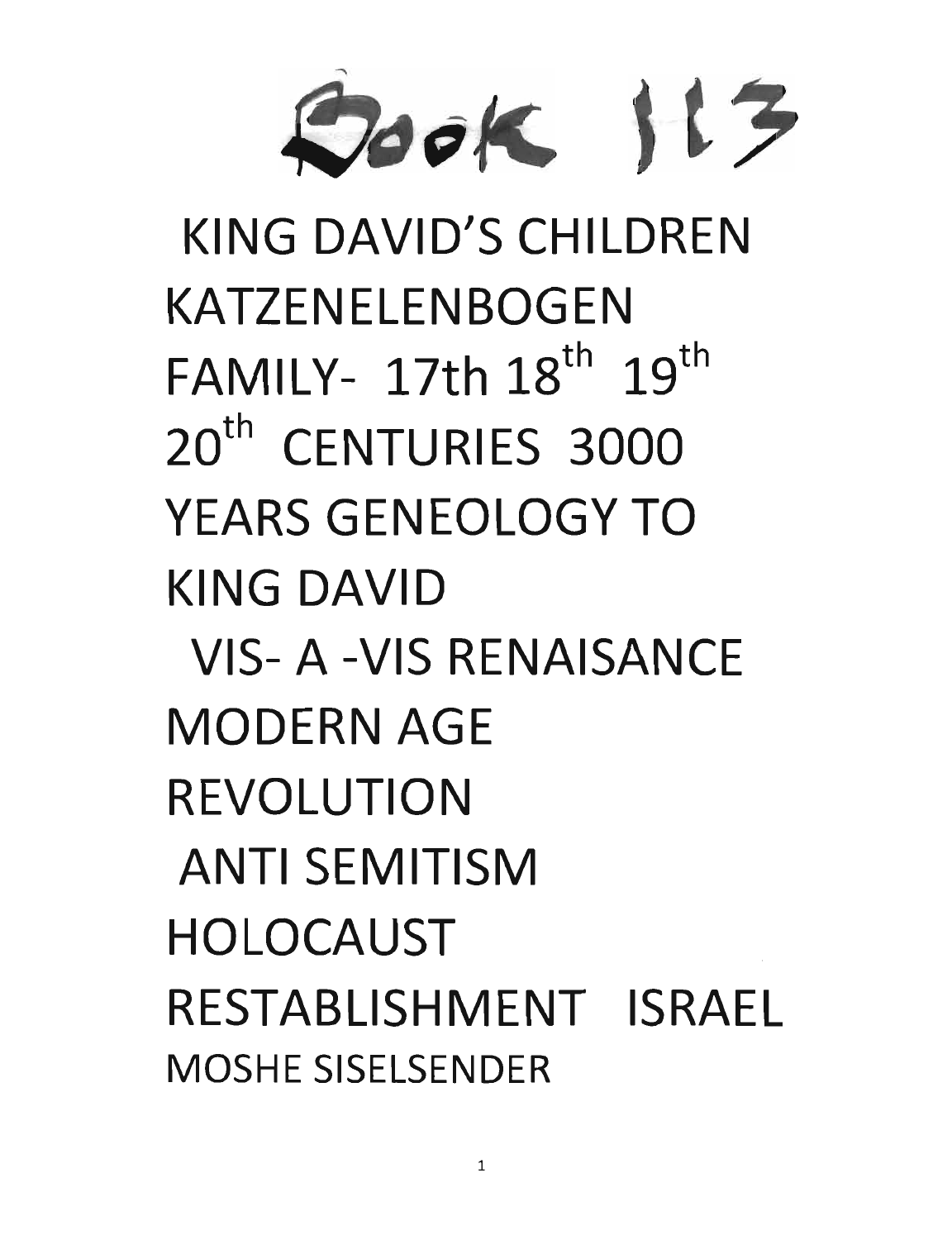## **Netzech Shaul Arye Leib Yaakov Yoseph Moshe Siselsender**  Shoalthu HAYOMIM ASHER HU Chai hu  $S$   $\overline{\text{had}}$  a u  $\overline{\text{had}}$  lehashem Samuel i:1

:28

ALL THE DAYSTHAT HE LIVES HE SHALL BE  $\text{-Shau}$  - LOANED [ on a mission ]for **God** 

**Rav Shaul Leib born born approximately 1875 author Netzech Shaul Leib Yaakov Yoseph on entire Talmud . He was rabbi in Raigrod Poland. He married MIRI, born approximately 1872,**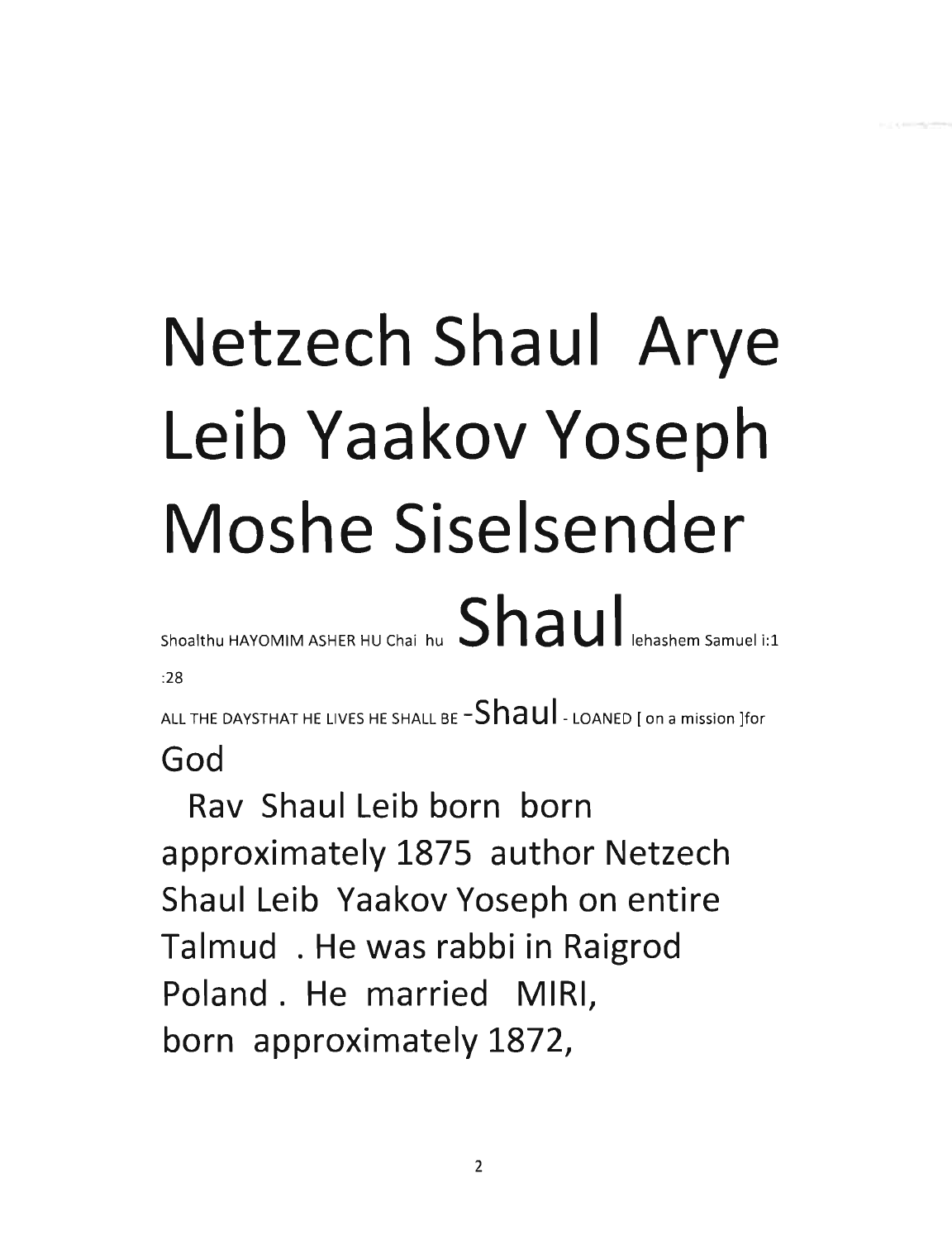**the daughter of Rav Moshe Katzenelenbogen born approximately 1830. author of Ohel Moshe . Miri born approximately 1872 was born 8 years after the American Civil war 1860-1864.4 years after the 14th Amendment to the USA Constitution granting citizenship to blacks and giving them equal rights. 1868. Women did not get chance to be eligible to vote** until 19th **amendment in 1920.** 

Titan Emet  $Le$  a a kov  $\alpha$  chesed Leavrohom asher Nishbato

leavosainu mimai kedem Micha 7:20 Give Truth to to **-Va a** kOV-benevelence

kindness mercy to  $-Abraham$ -that you GOD Swore to our ancestors from beginning of

**Rav Vaakov Voseph born approximately 1907 son of Rav Shaul Leib married Mirriam . He was a great scholar. He was a giant in Chesed kindness loyalty understanding. He sacrificed himself for**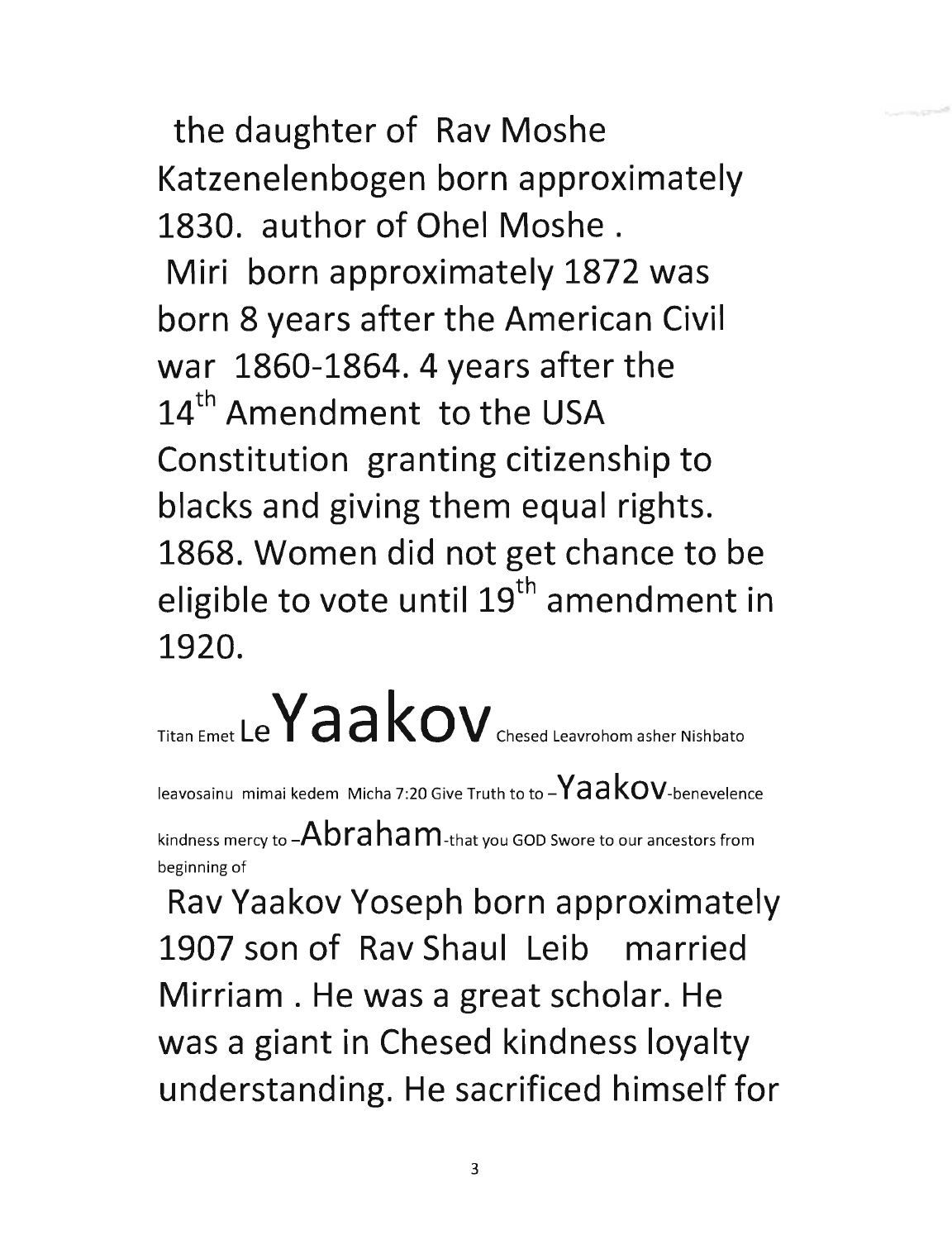his father mother wife and children bother sister.

do not exist to portray such a human being. THERE NEVER EXISTED NEVER EXISTS AND NEVER WILL EXIST ANOTHERT RAV YAAKOV YOSEPH .

Rav Shal Leib is a son in law of Rav Moshe Katzenelenbogen the Ohel Moshe whose Responsa Ohel Moshe received approbation from Rav Yitzchok Elchonen the greatest sage of the  $19<sup>th</sup>$ Century. Yeshiva University Rabbinical School is named after him.

I cite a posuk a passage from scriptures from the Bible that contains the first Hebrew name of each individual.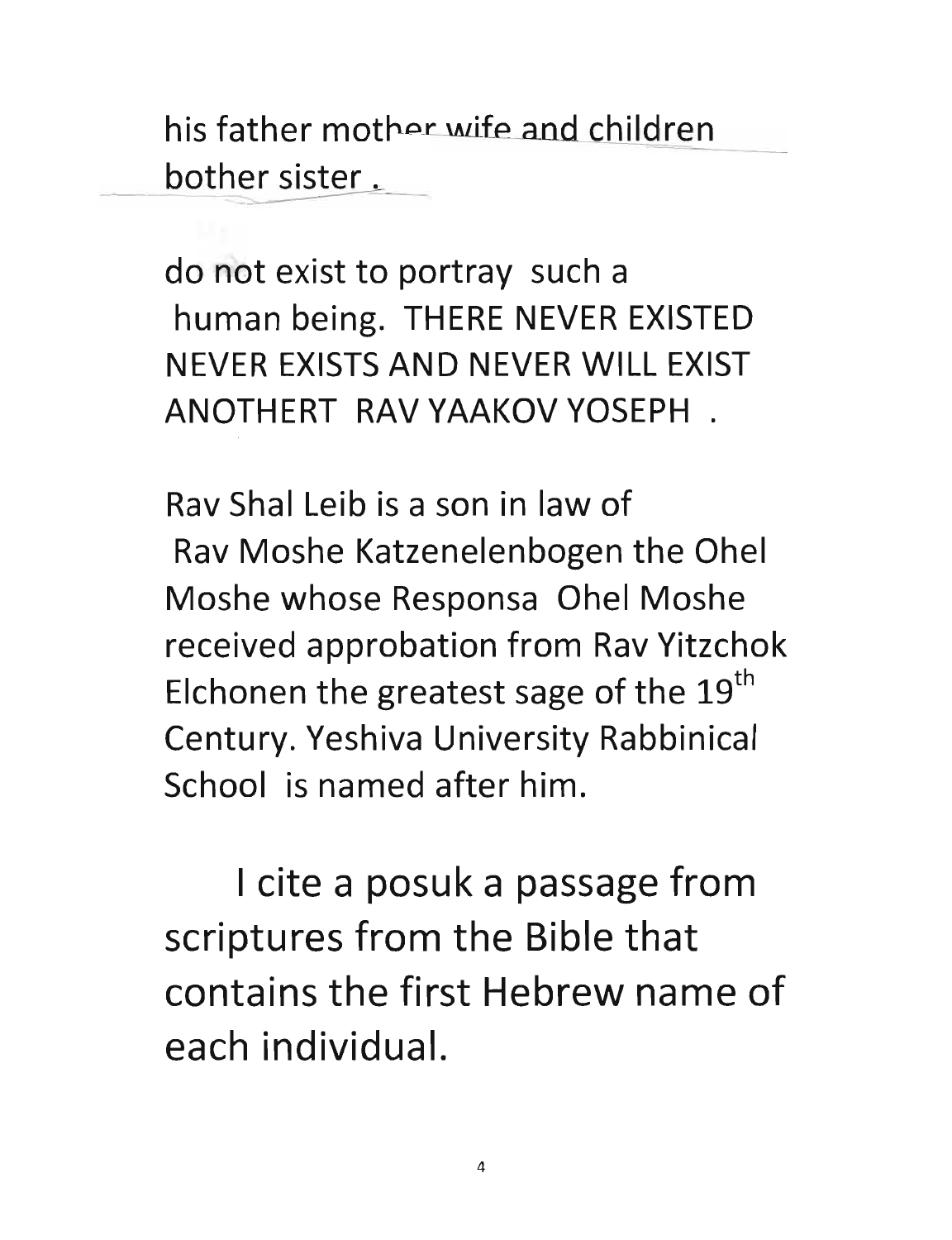Menachem Sender born 1898 Ain Menachem mikol Ohavayo . Aicho Lamentations 1:2. She has no one to comfort her from all her lovers.

"Nachmu Nachmu Ami Console console my people" Isaiah 40:1

Rav Yochenon Sendler. Remove the I in Sendler and you remain with Sender. Menachen Sender

The Talmudic sage Rav Yochenon Sendler or Sender is a descendent of King David. His chidren and grandchildren family tree include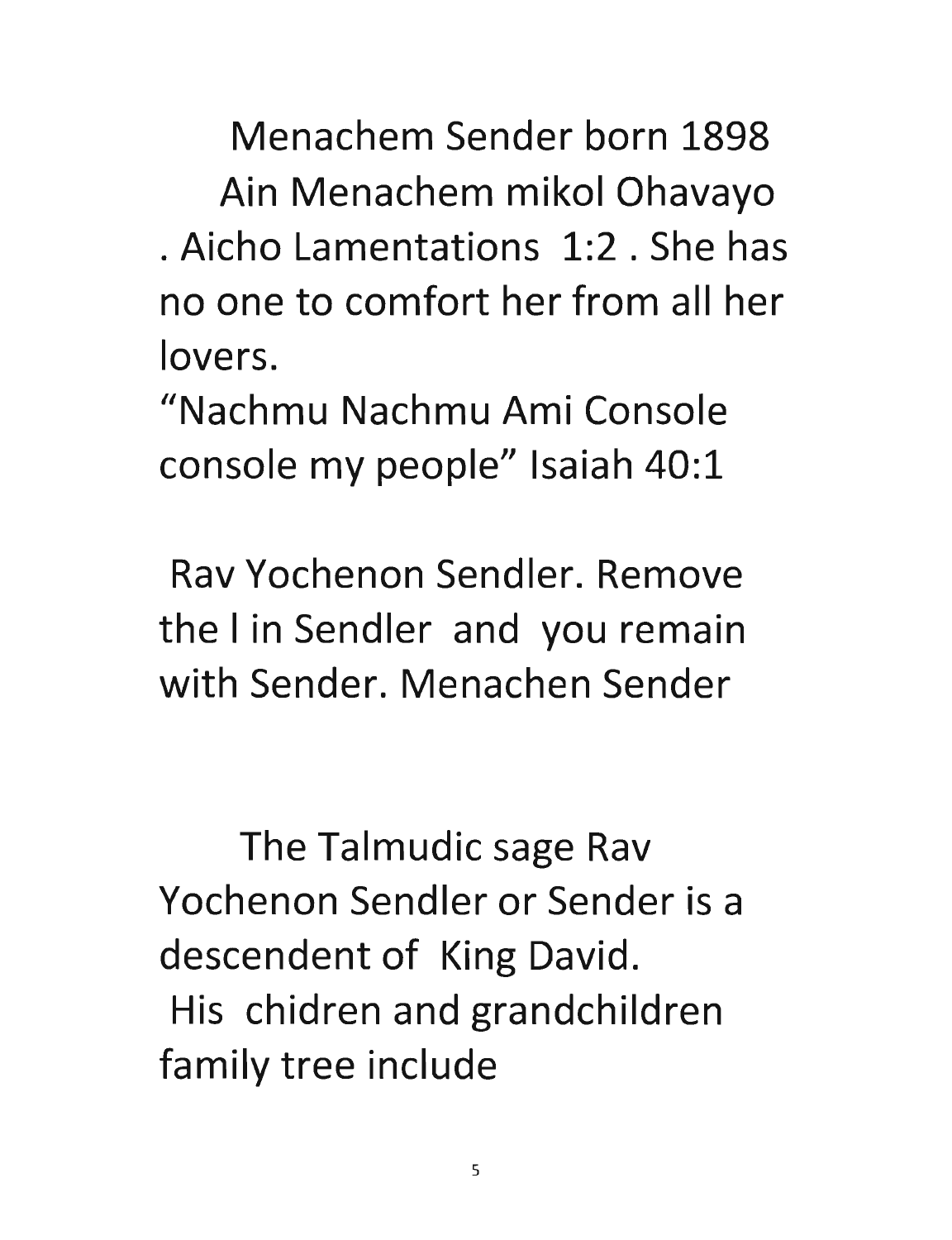Rashi lived approximately 950 Rabbenur Tam lived approximately 1050 Marshal lived approximately 1500 Meharam Padvu lived approximately 1500 Shaul Wiel lived approximately 1600 king of Poland for a few days. Poland had a law that Poland could not remain without a king even for one day. When the old king died and the Poles could not agree who would be king they elected an interim king for a short while until there was a vote on the new king. The Poles did not trust any one else than Shaul Weil that he would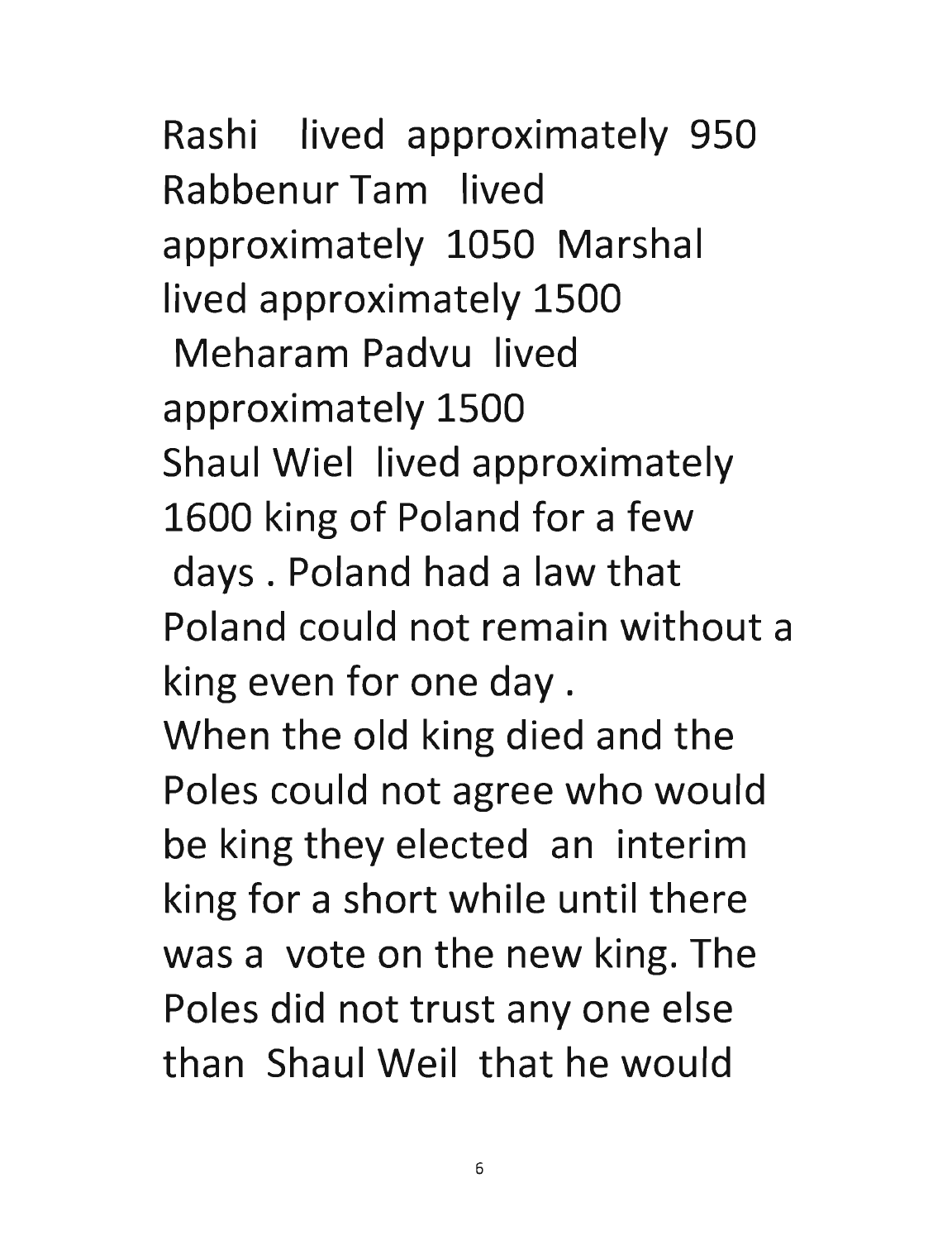not remain as King once the Poles elected a new King. He was accepted as interim king of Poland .This occurred approximately in the 16005 .

Other descendants include the Nodeh 8eyehuda lived approximately 17005 the Tosphos Yomtov lived approximately 16005 more recently Rav Chaim Heller lived approximately 1950 and Rav Moshe Feinstein lived approximately 19805 who also has the same family tree.

Rav Eliezer ben Rav Yehudah lived approximately late 1700s early 18005 until 1835 the father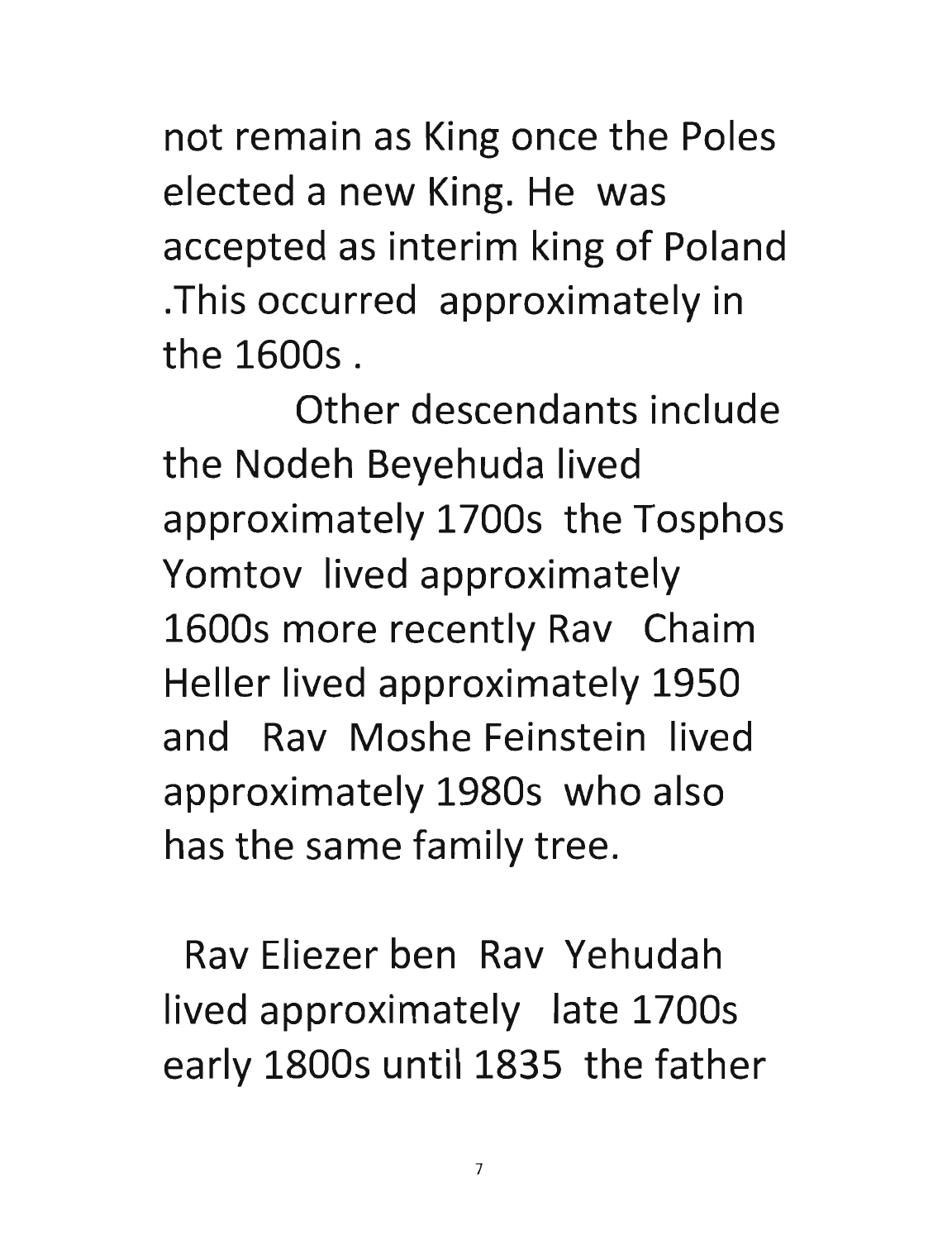of Rav Moshe Katzenelenbogen was one of the close and outstanding disciples of

Rav Chaim Velozener lived approximately 1700s headed the Velozener Yeshiva. Rav Chiam was one of the leading disciples of the Vilna Goan .

The Vilna Goan lived in the

1600 - 1700s.

Rav Elezer ben Rav Yehuda was married to Rachel. The

mother of Rav Moshe

Katzenelenbogen .

Both of his parents died when he was 5 or 6 years old. Rav Moshe was born approximately in 1830.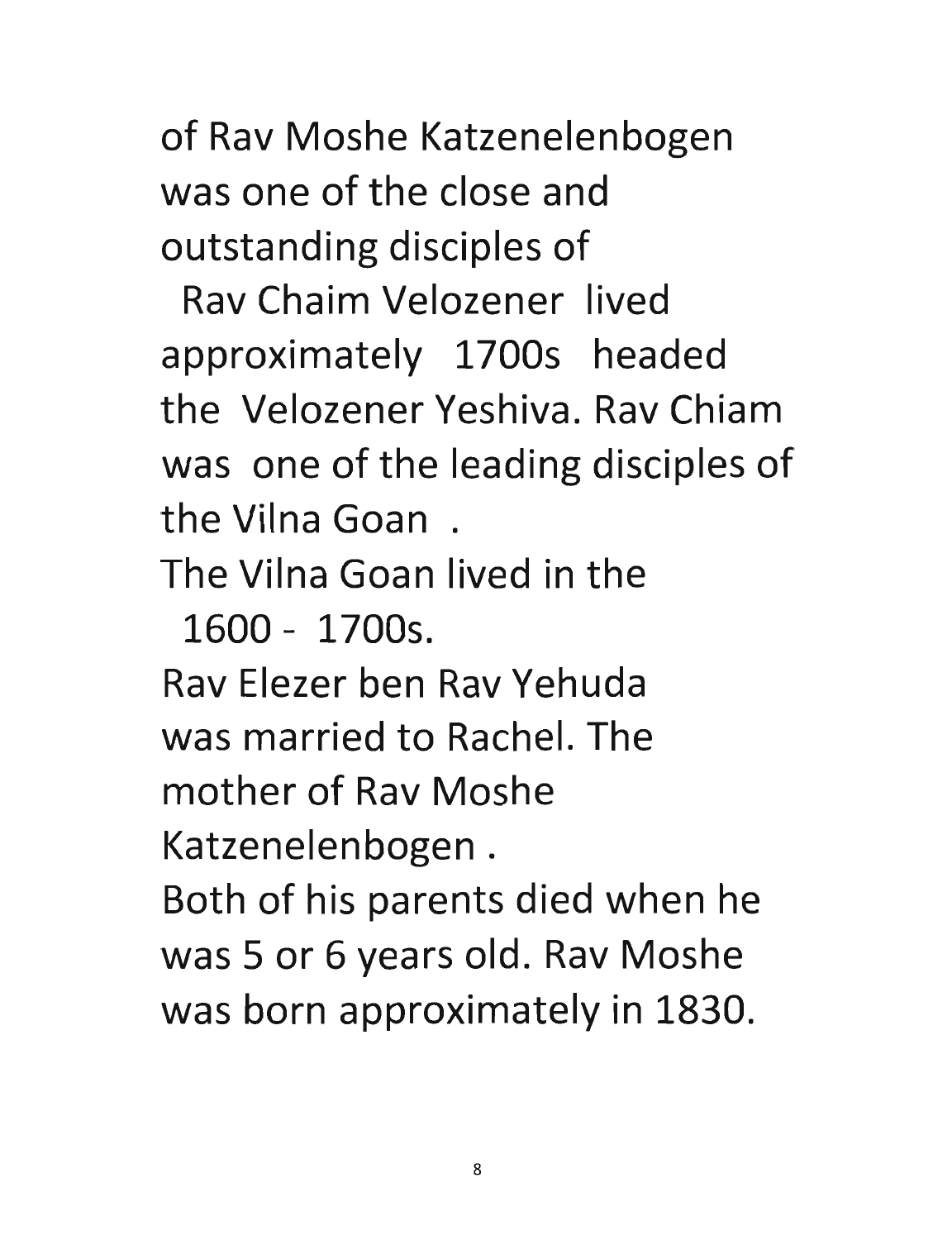Rav Moshe writes in his Responsa Ohel Moshe preface that his parents were very charitable. They supported Talmudic scholars and helped them with food clothes shelter even at the expense of denying themselves and their family.

Rav Moshe became the ward of the community at age 50r 6 and they provided every need. They hired teachers and the community Rabbi supervised his education. By the age approximately of 20 year 1850 he was introduced to his future wife Chana Rachel. Out of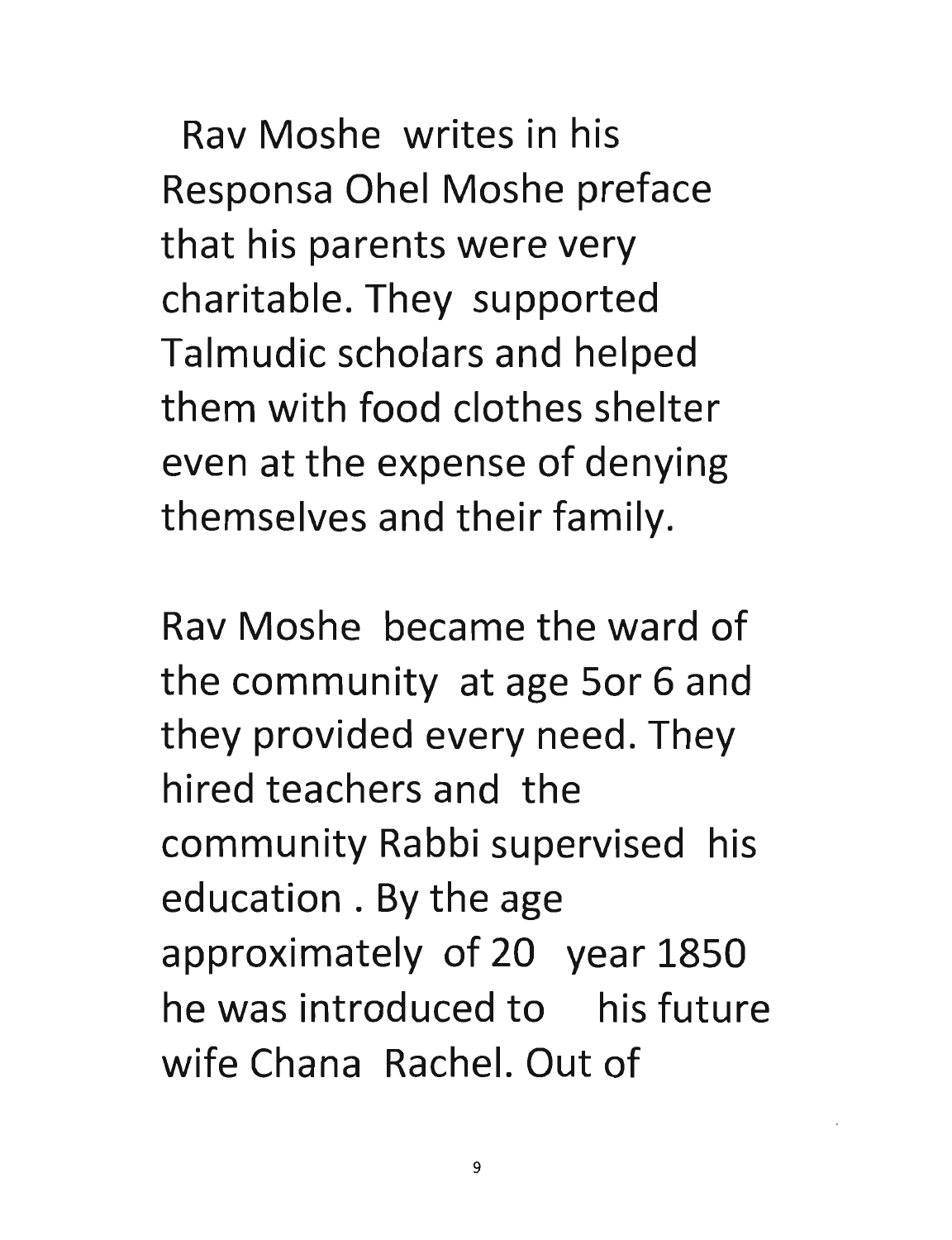deference to his mother he refers to his wife as Chana Maika. He did not want to dishonor his mother by calling his wife

Chana Rachel since his mother's first name was Rachel. This he writes in his book on the elucidation of Ramban - Beraishis first book of the Penatateuch.

Rav Moshe his wife and children were supported by his father in law Rav Hirsh ben Nechemia and mother in law Sarah.

Rav Moshe's profession was to sit and learn and become one of the greatest minds of the 1800s. He wrote many books of Halacha. However in1873 there was a big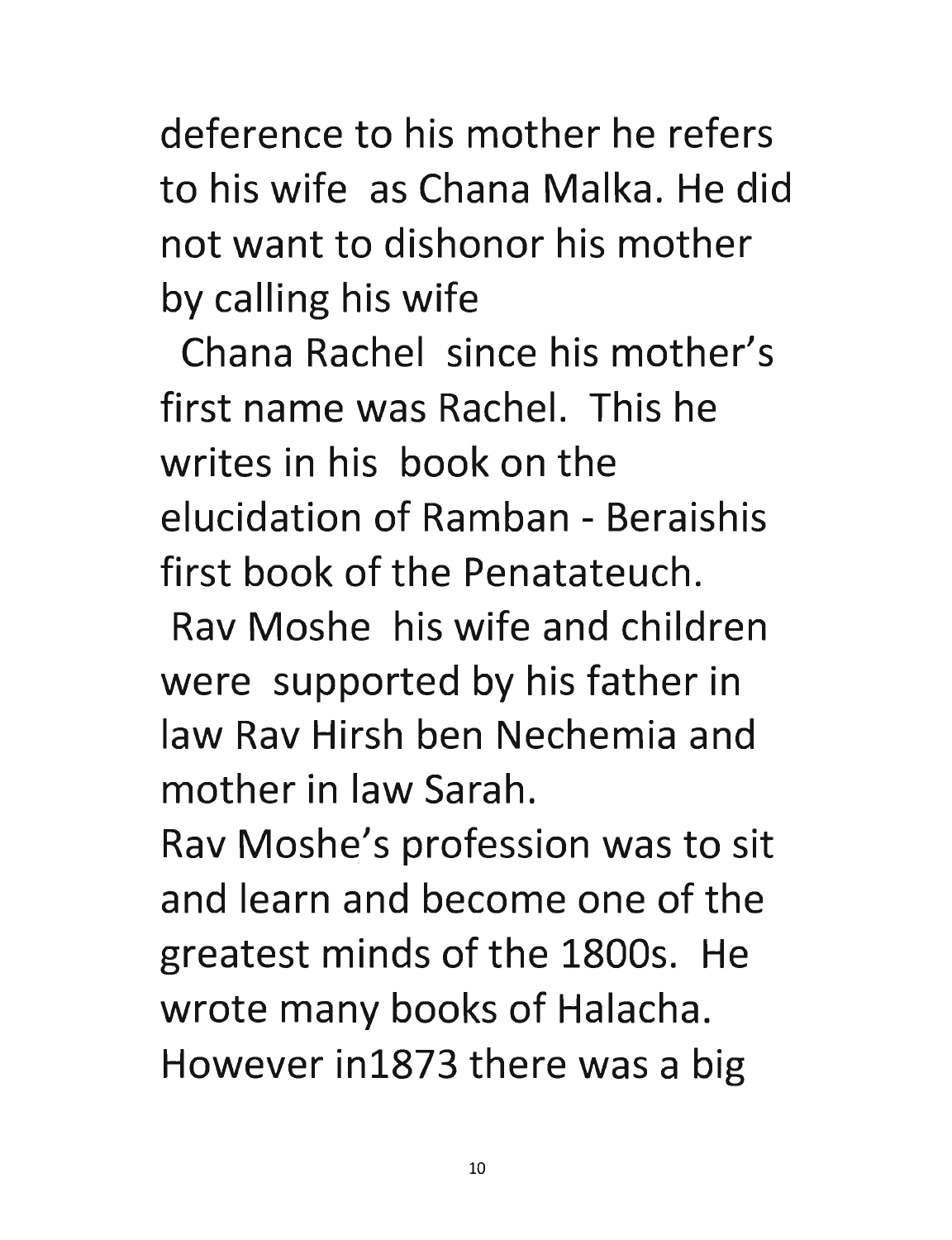## fire in Mezritz where he lived an many of his manuscriots were burned. Fortunately, he was able to save some of his manuscripts

---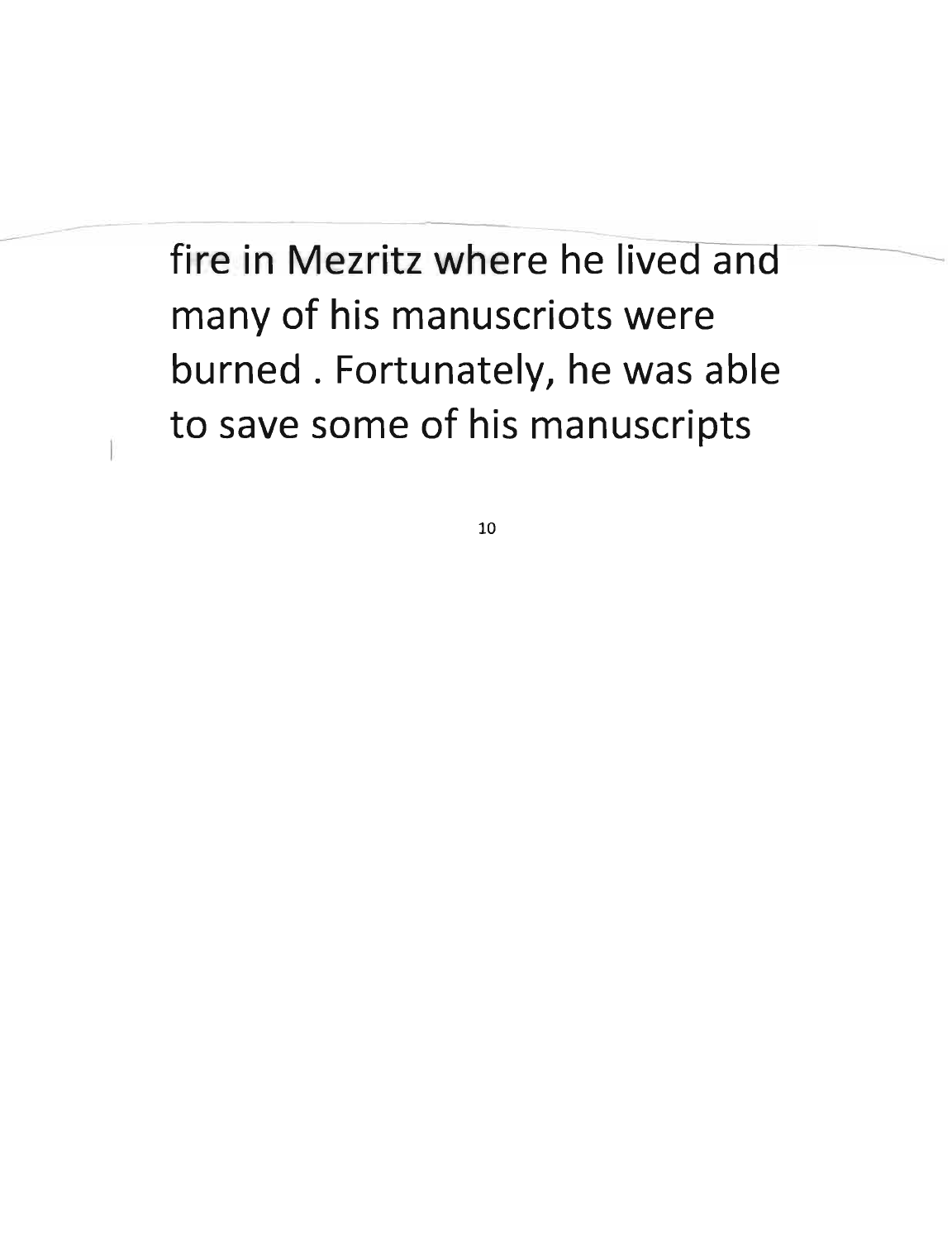and he published in 1878 at approximately age 48 .

His commentary on Ramban is on Chumos Beraishis Ohel Moshe. He published his Responsa on four parts of Shulchan Aruch

-Ohel Moshe in 1889 at the age of 59.

Chana Rachel his wife died between 1878 and 1888.

Rav Moshe refers to his second wife as Rabbonit hakshera meod the Rebbitzen who is very worthy.

Rav Meir Yoseph

Katzenenelbogen great scholar author of Talmudic work

head of Bet Din and Rabbi of Yanava Mehuz Horanda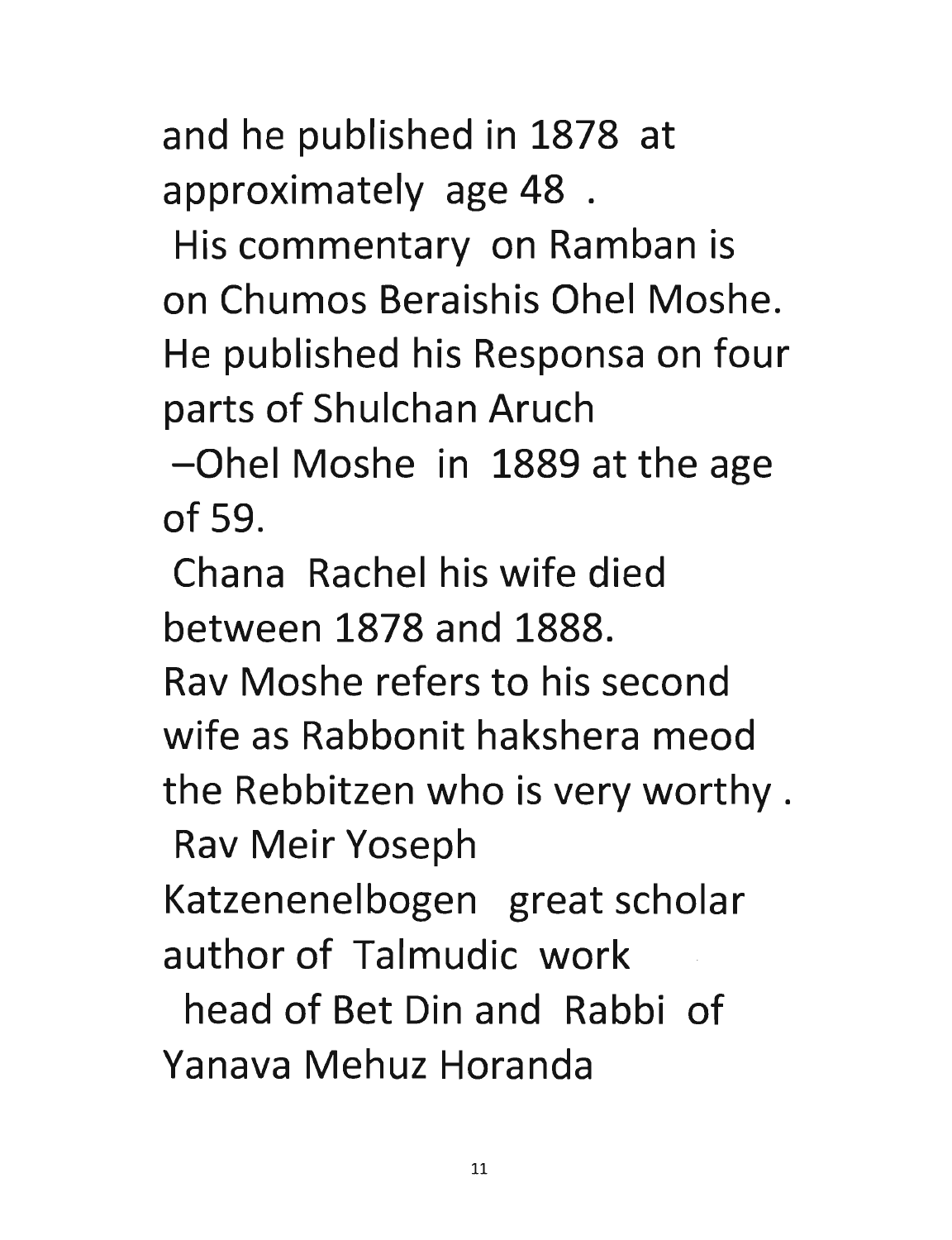a community in Poland was the elder brother of Rav Moshe Katzenelenbogen Rav Sender Alexander Katzenelenbogen elder brother of Rav Moshe Head of Bet Din and Rabbi of Abder Orlo a community in Poland. He was a great scholar and author of Talmudic work.

Rav Moshe mentions both his brothers in his book Ohel Moshe on Ramban on Beraishis posted on internet book 98 and in his book on Responsa Ohel Moshe posted as book 99 on the internet. Rav Moshe lived till the turn of the century 1900s.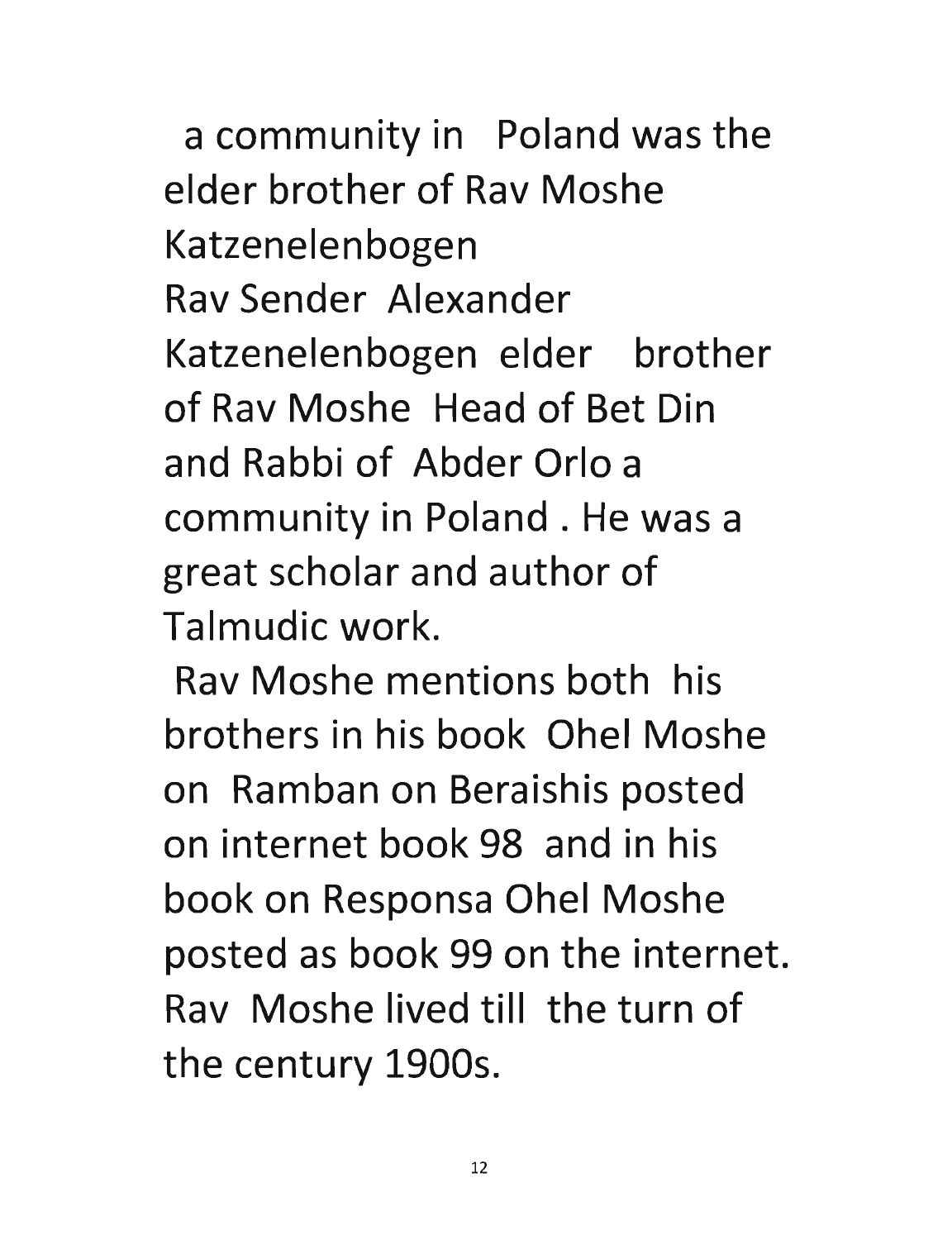Thus we see in the lifetime of Rav Moshe the lifetime of his father grandfather the teacher of Rav Moshe's father a span from years 1700 to early 1900 the Katzenelenbogen family studied Torah wrote Talmudic books served as heads of Rabbinical Courts and Rabbis of communities.

Now we will compare what was going on in the outside world.

The following revolutionary events occurred: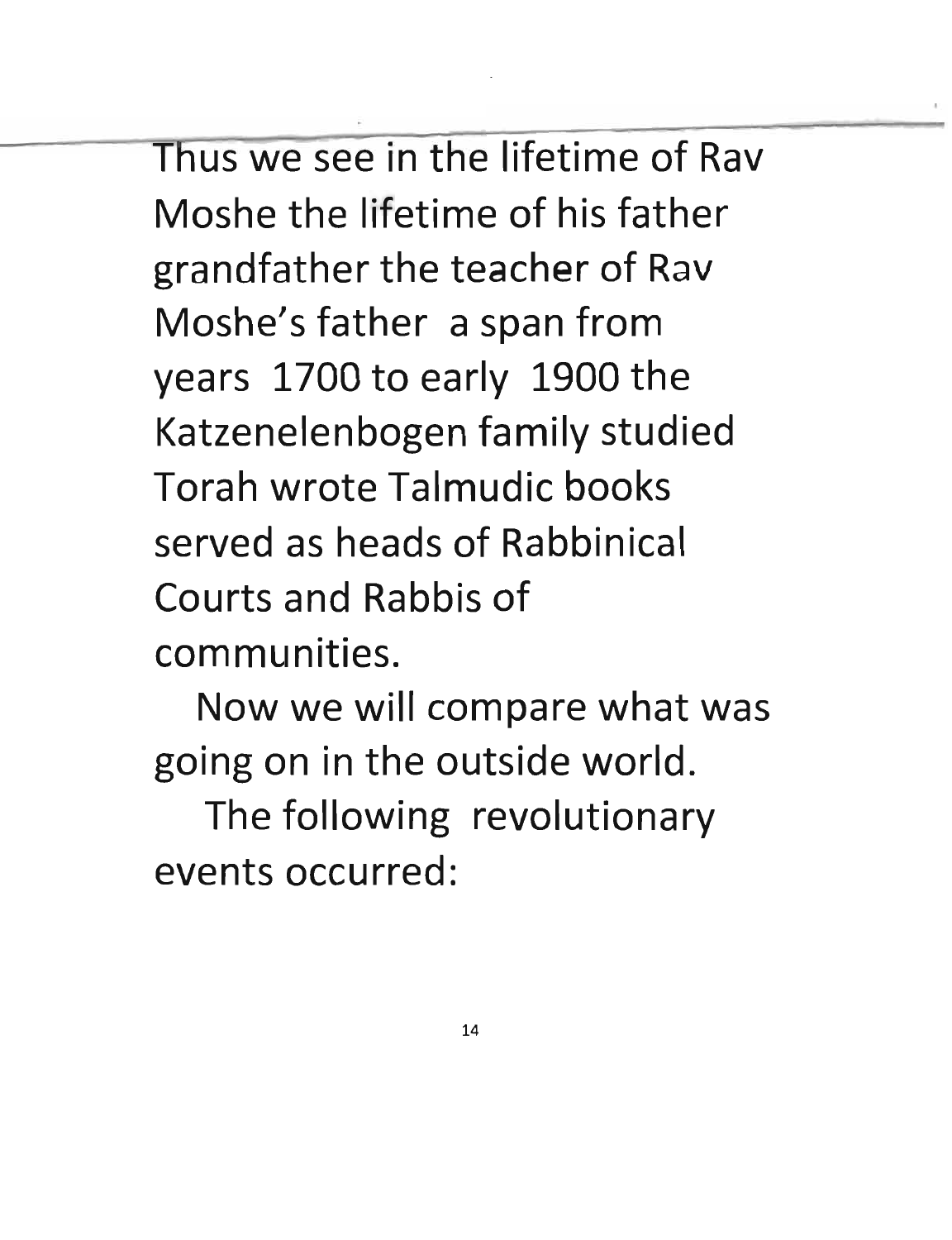[1] In the outside world the renaissance bore its fruit.

[2] The United States declared its independence in 1776. They fought the War of Independence 1776-1784.

[3]Adopted the Constitution and Bill of Rights .

[4] The Americans again fought the British in 1812.

[5] the Mexican War in 1848 ]6] the Civil War 1860-1864 losing half a million men on both sides the North and South. [7]Blacks were finally emancipated in 1862 with the

enactment of additional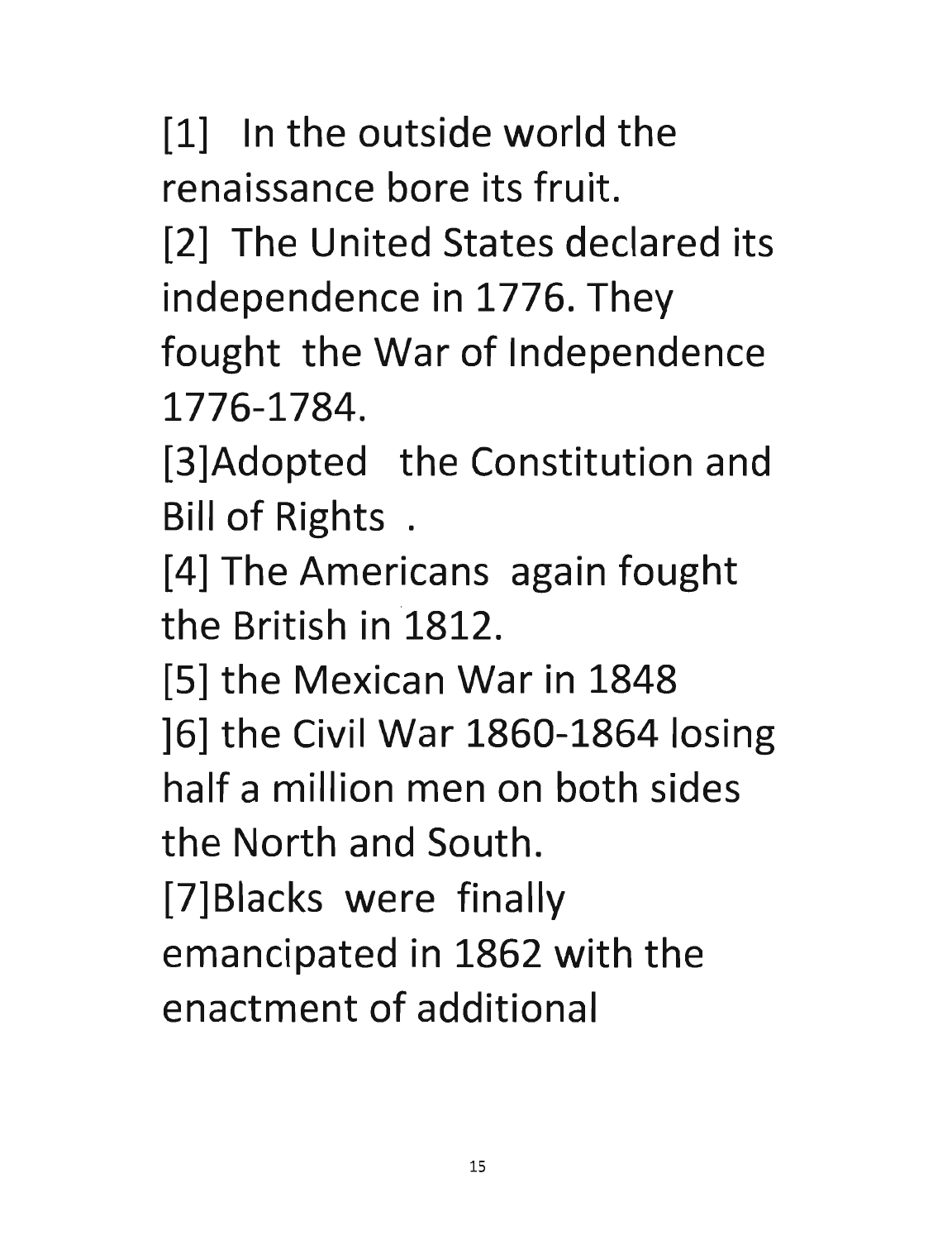amendments to the Constitution - 14th and  $15^{\text{th}}$  in 1868,

[8] Women however did not win the right to vote until 1920 with another amendment to the Constitution..

[9] The US fought the war against Spain 1900 acquiring

Puerto Rico and the Philippines. [10]The French overthrew the king in 1799 that precipitated the French Revolution with endless beheadings and civil war.. [ll]Napolean finally squashed the civil strife and became emperor. [12] He conquered half of the world.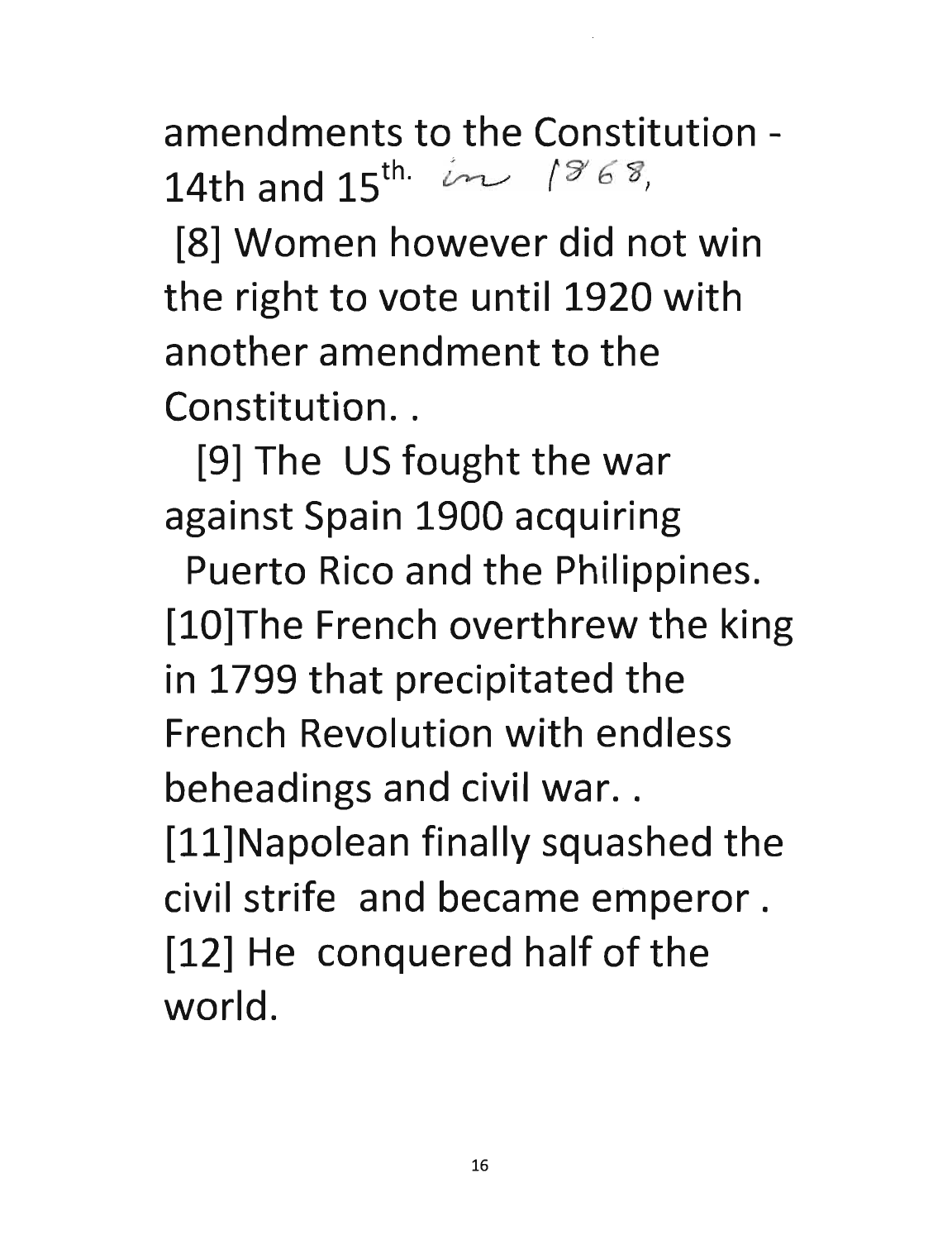[13] He proclaimed freedom and equal rights for everyone.

[14] Jews were given equal rights.

[15]He called into session Jewish Sananehdrin.

[16] The Jews swore loyalty to France and vowed to obey all the laws.

[17]Napolean invaded Russia and was stopped by the bitter winter. [18] Another fellow traveler Hitler and the Germans were equally stopped in 1943.

[19] Napolean was over thrown. [20]But his reforms remained after 20 -30 years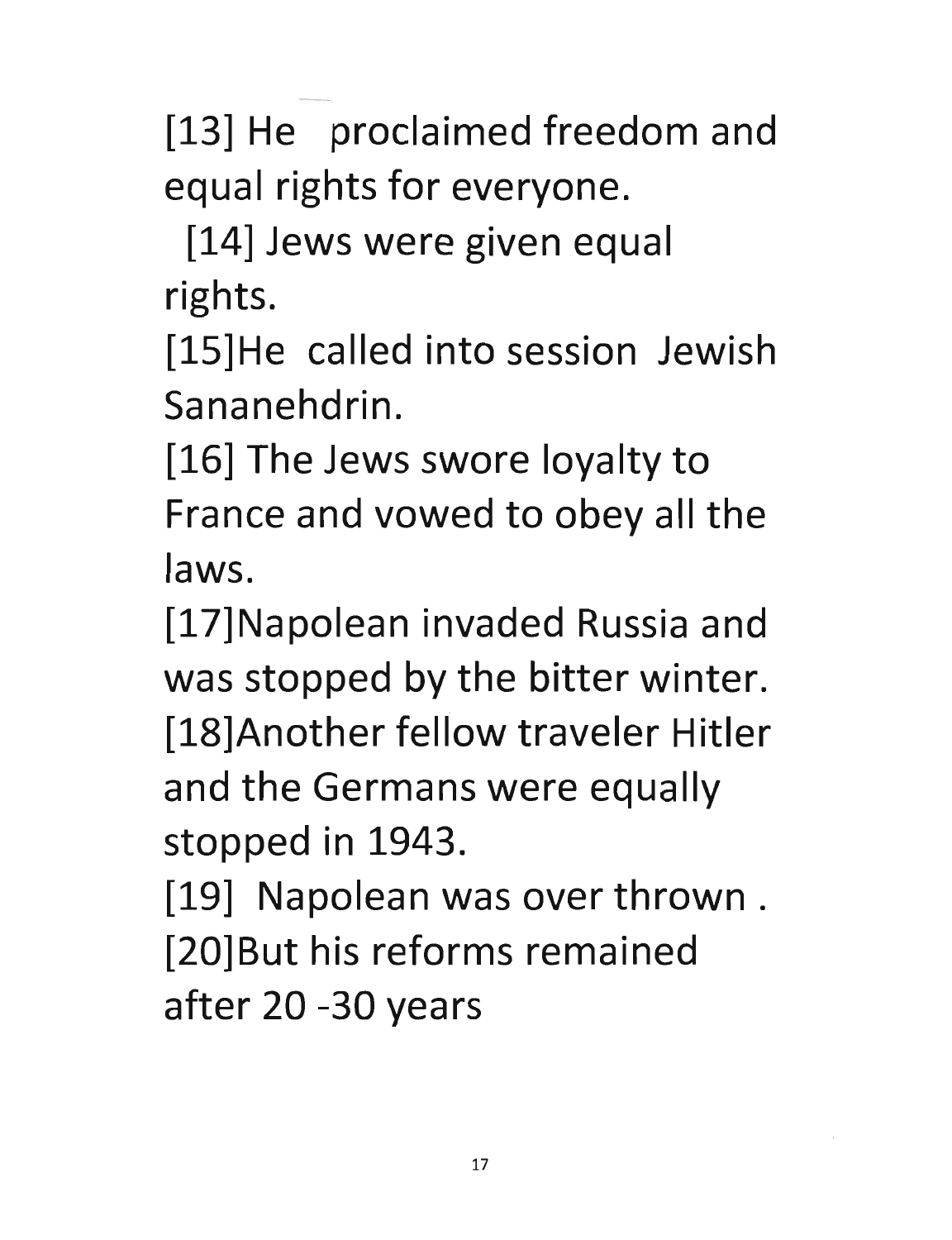[20]AII the South and Central American Countries won their independence from Spain and Portugal during the early 18005. [21] Jews once given equal rights in all European countries became a real threat with their superior wisdom and excellence in all fields scientific economics medicine business. [22] The freedom extended the Jews precipitated jealousy envy and rekindled the anti Semitism that always existed.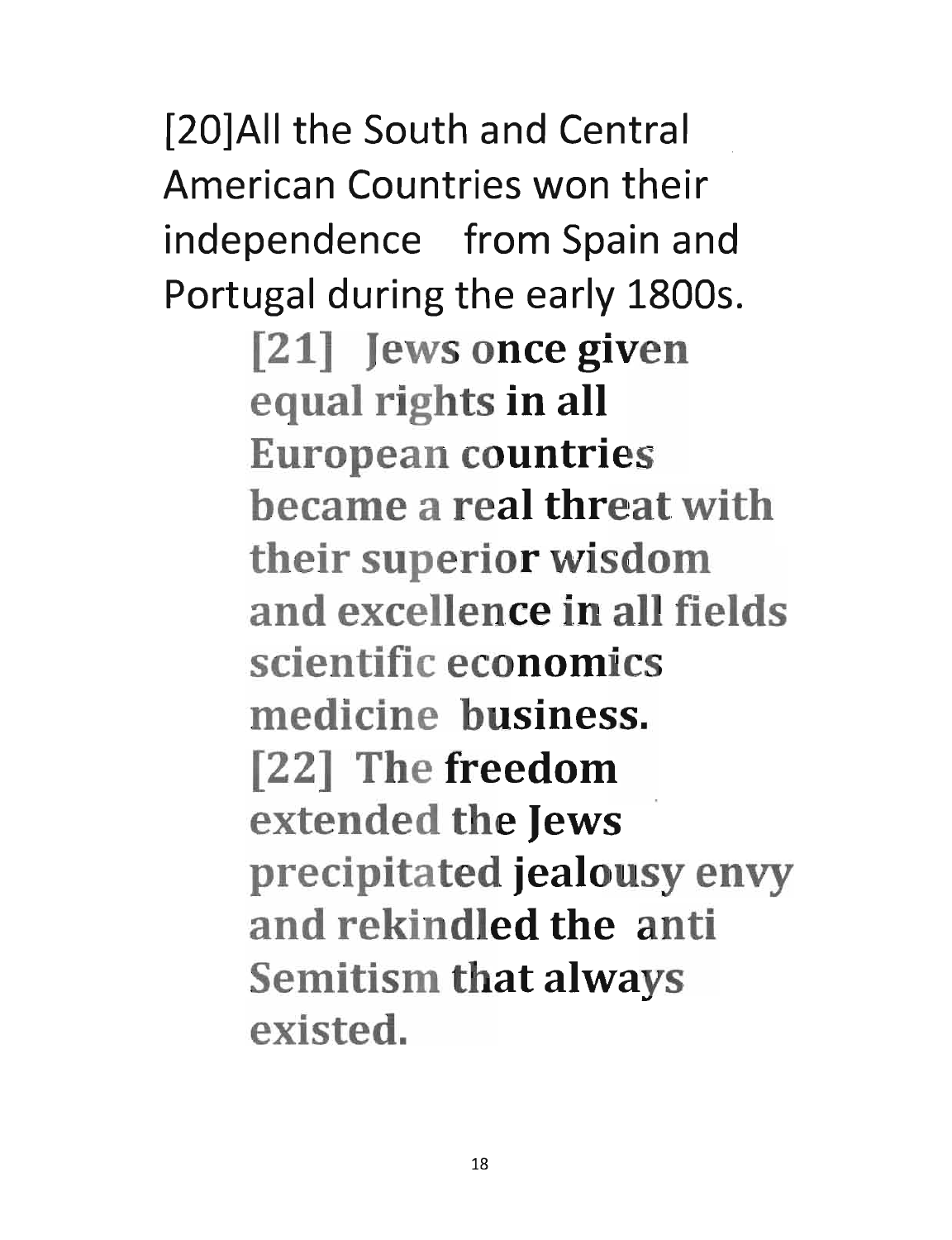[23]Europeans at every occasion in France and Germany blamed the Jew for any and all ills. If one Jew was charged with a crime the entire Jewish people were to blame. This state of affairs is high lighted in the preface to the Aruch Hshulchon on Choshen Mishpot. By Rav Yechiel Michel Halevi Epstein.

 $[24]$  The Jew attempted to appease his tormentors by experimenting with different degrees of assimilation He Tried to reform Judaism -the

b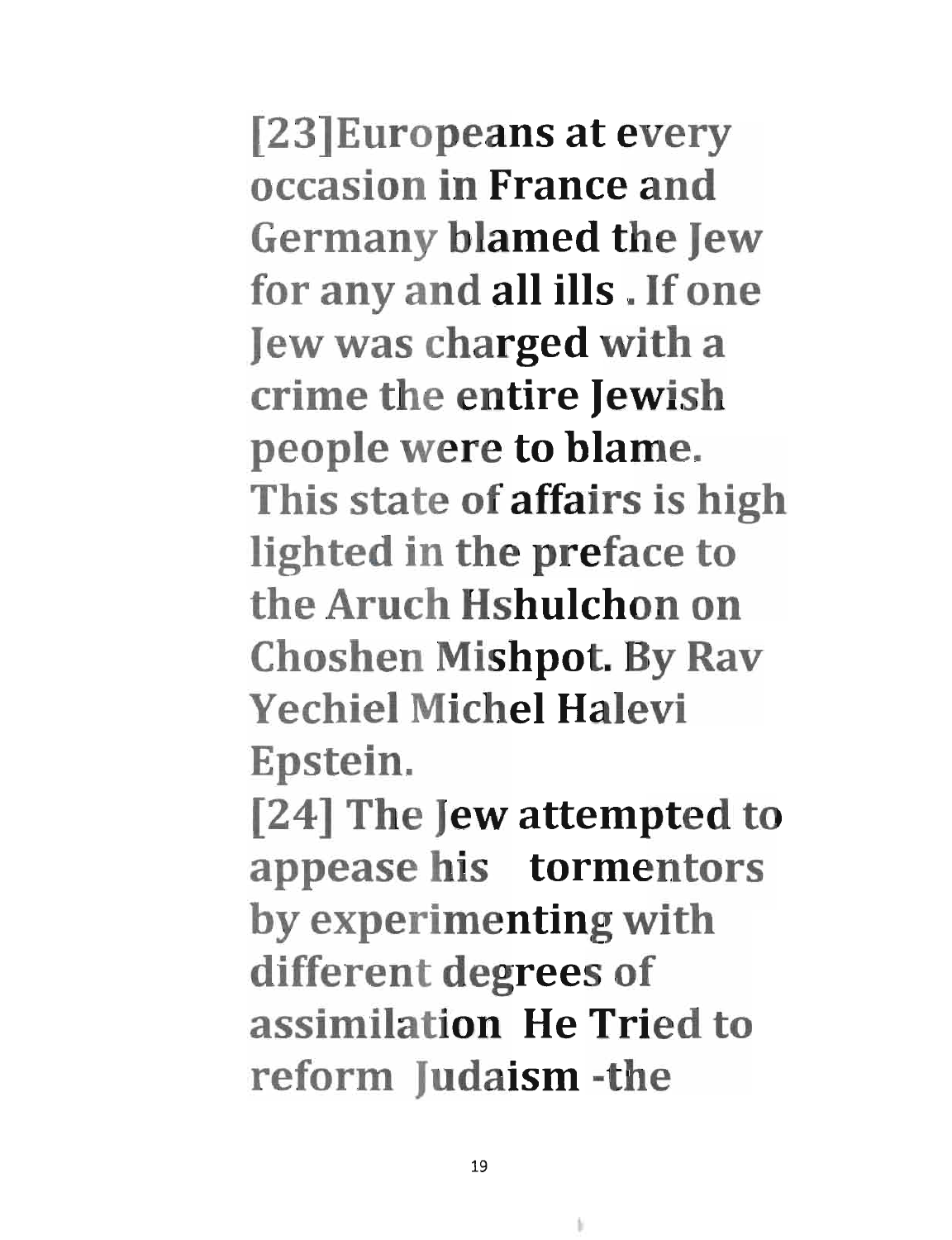ancient creed. He tried to adopt only the ethical portion of Judaism throwing out many of the rituals.

[25] At one point The Reform in America petitioned the Council of Churches to become a member providing they would be exempt from accepting Jesus as the son of God and God himself. They were rejected. [26] Some prominent Jews formed the Ethical Society as an alternative to Reform.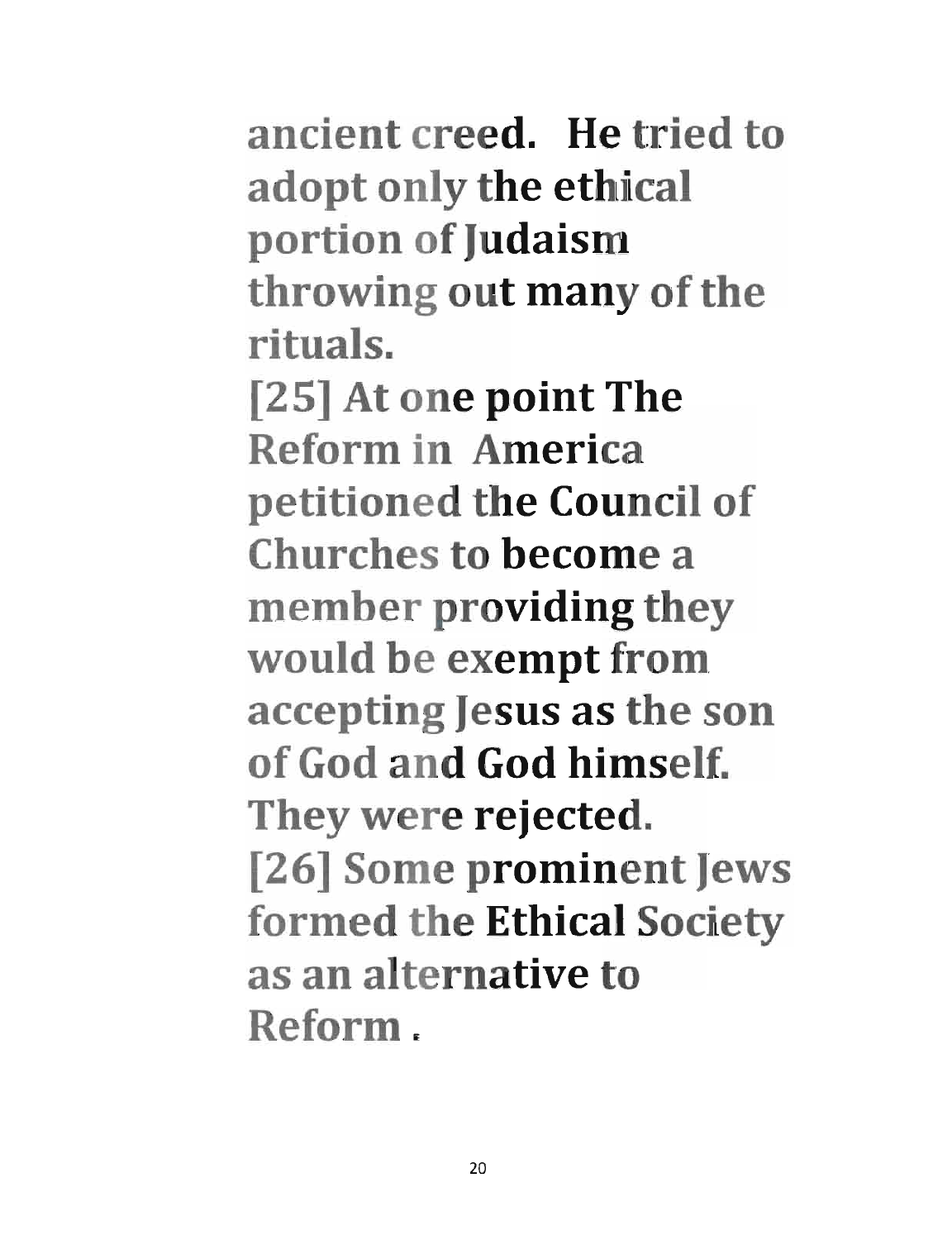[27] However the hatred for the Jew was not because he obeyed the laws of Judaism and observed its rituals.

> [28J *Rather it was because the Jews given equal rights were too successful and overtook the gentiles* in *every field they entered.*  [29J *For example in Germany* in *1934Jews represented 600,000 out of a population of 60,000,000 or less than 1%. However Jews held more than 50% of all professions* in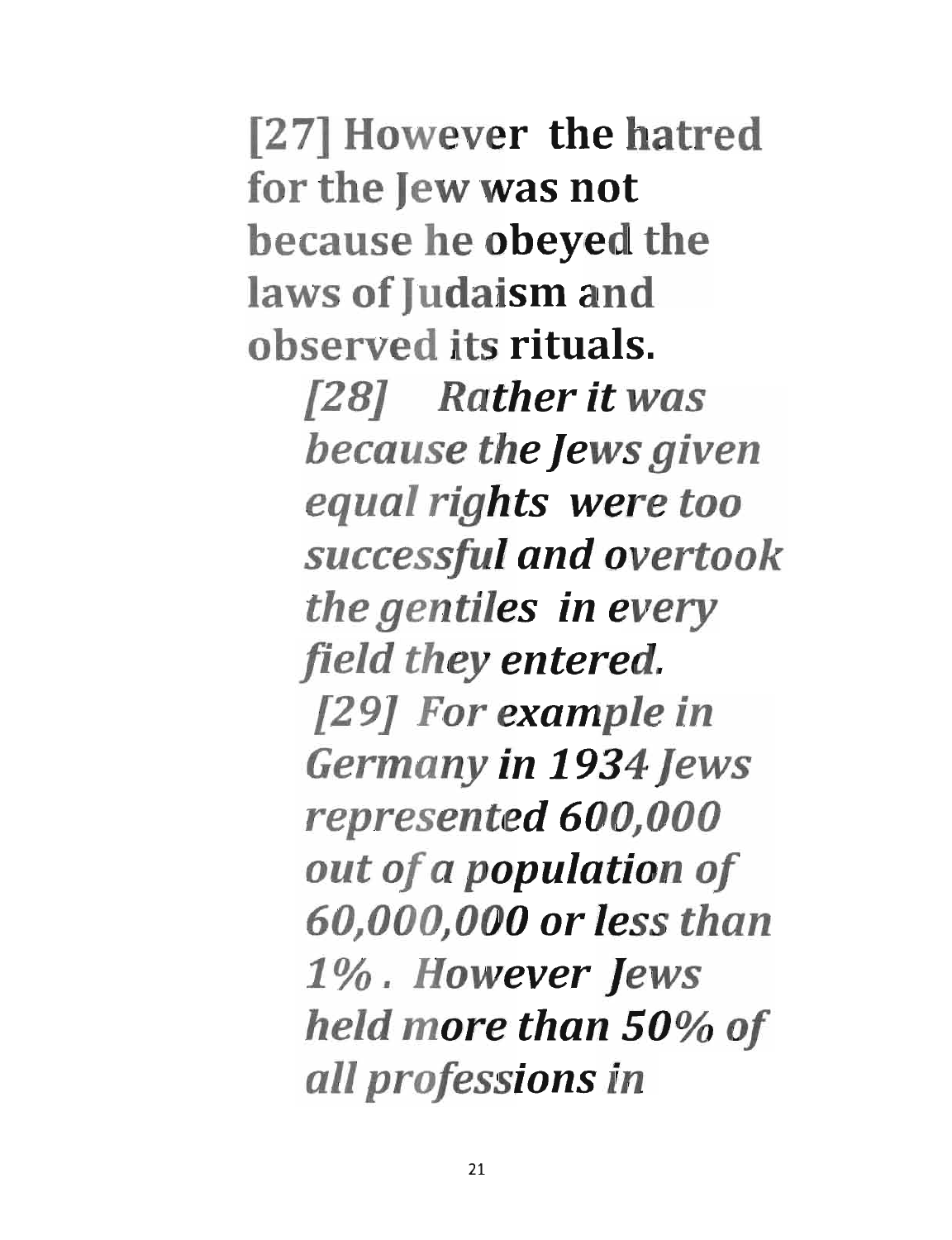*medicine law teaching in university and small businesses. Hitler in 1934 banned the Jews and transferred all these profession to Germans. [30]lnterestingly, over the next 10 years that the Nazis were in power over 7million Germans civilians and soldiers died from wrong medical diagnosis. Only* 3 *million German soldiers died* in *the second World war from gunshot wounds.*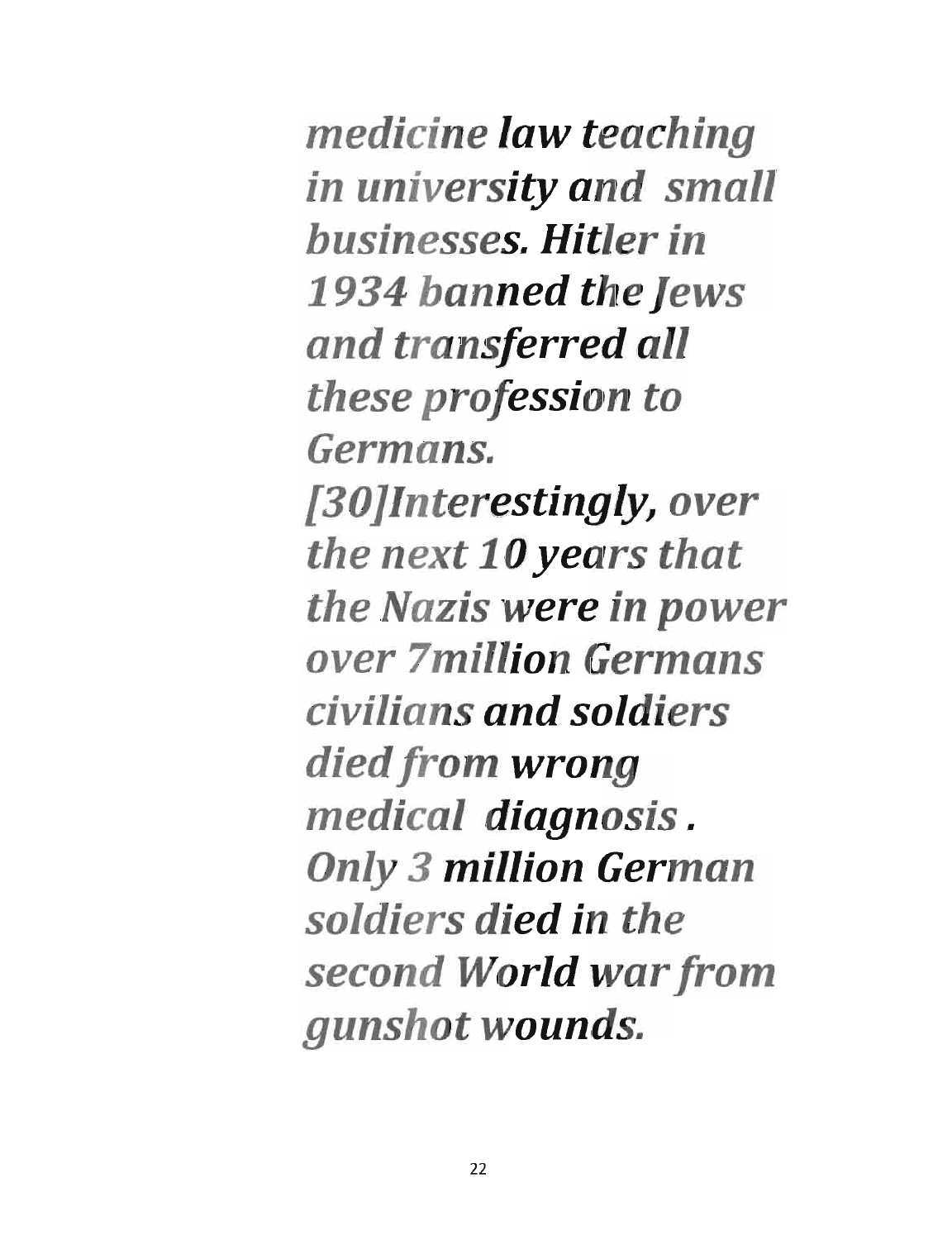[31] The disciples of *the Vilna Goan and the first Lubavitzer Rebbi both in the 1700s became the first pioneers to reinforce the Jewish population that always existed in Israel.*  [32J *The Zionist movement was started in* 1898 *by Herzel who witnessed the Dreyfus affair when a Jewish French officer was falsely accused that he sold French military secrets to the German army during the Franco*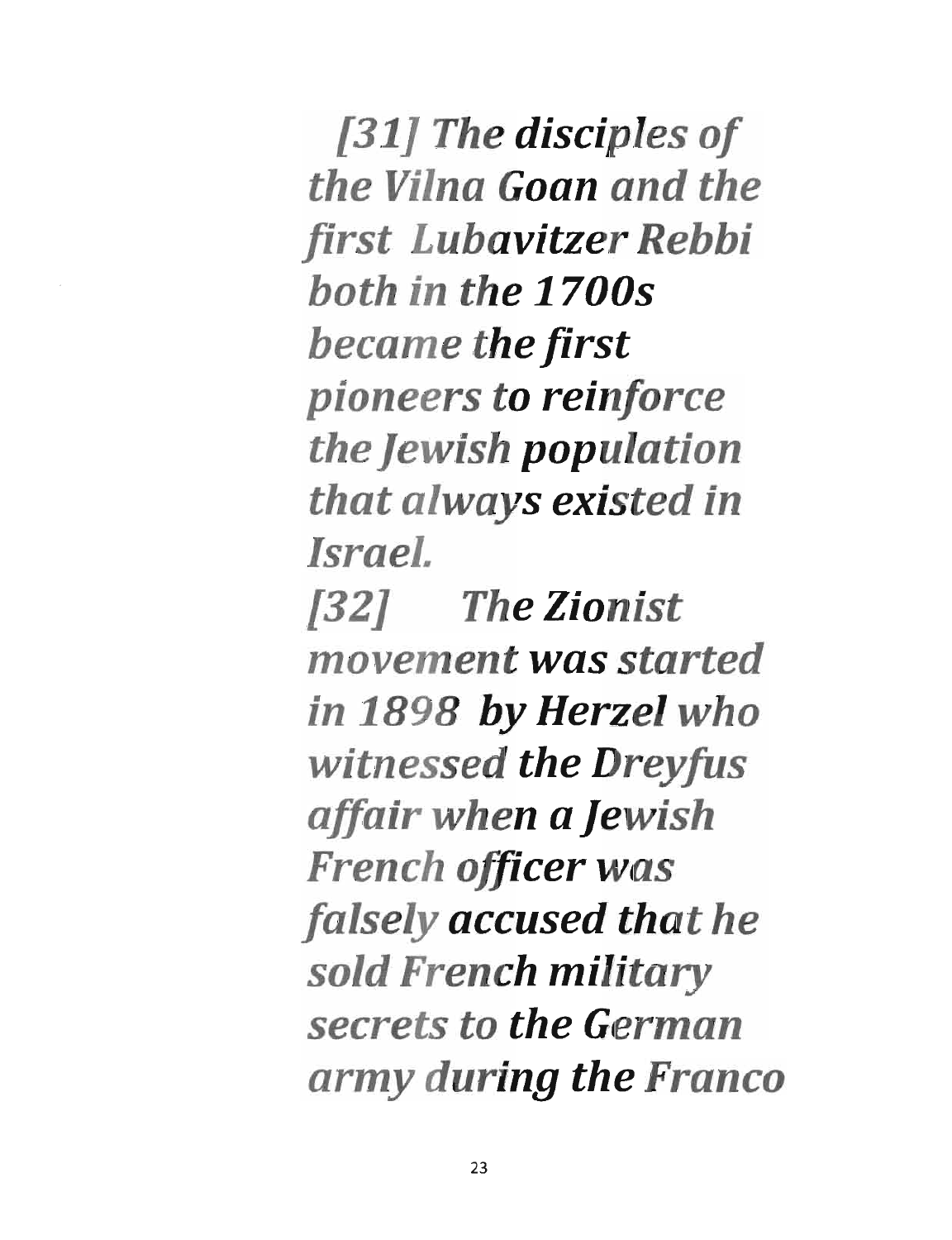*German War of 1870. It was later revealed that a conspiracy existed and French high officers were implicated as the real traitors. Dreyfus was exonerated after being imprisoned for many years. [33] Herzel realized that the only salvation to anti Semitism was the re-establishment of a Jewish homeland in Israel. [34] This was finally realized with the*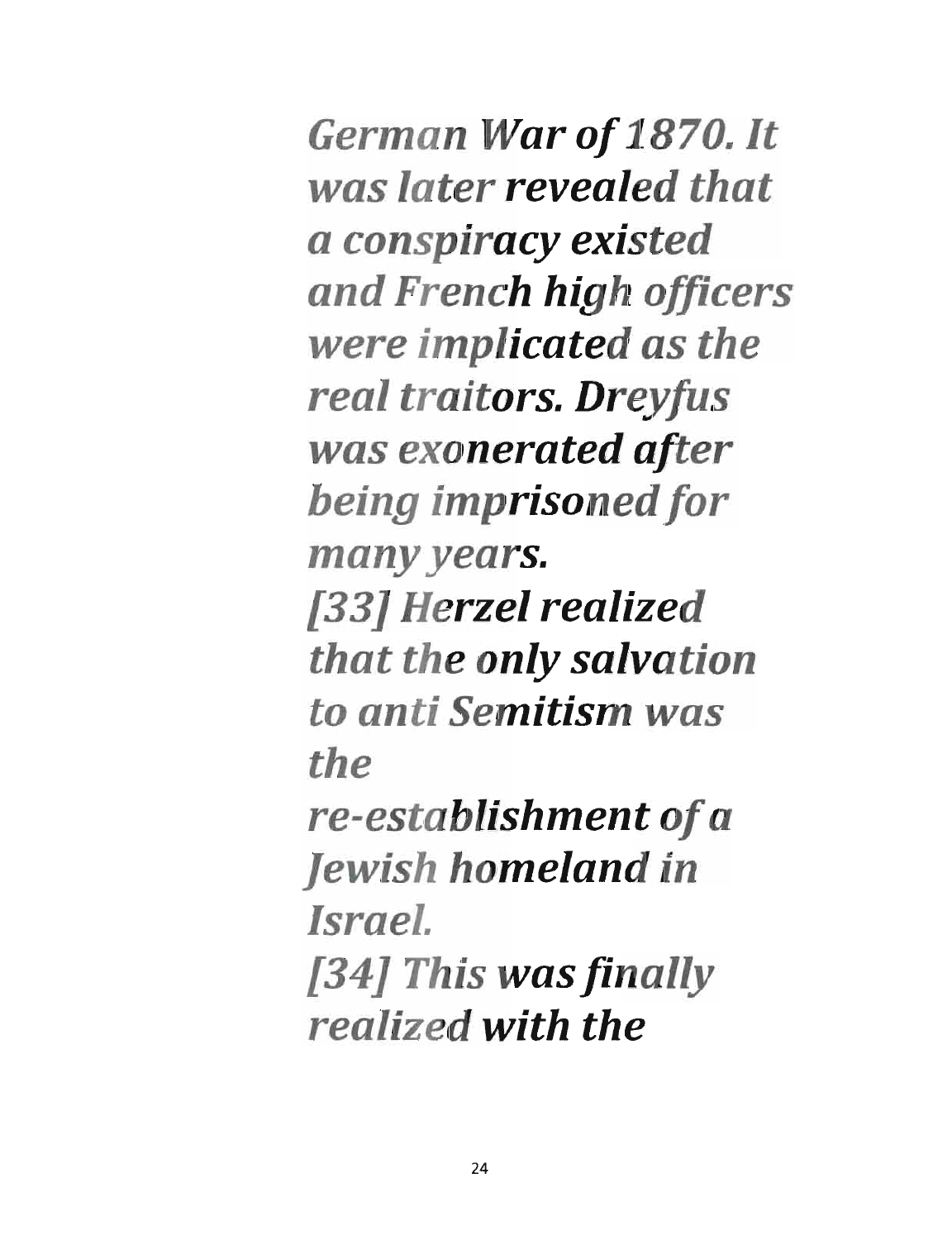*Balfour proclamation in*  1917. *[35JThe League of Nations seconded this proclamation as well as the United States of America. [36J In* 1947 *the General Assembly voted for the creation of a Jewish and Arab State. The Jews accepted the Arabs refused. [37J In May 1948 when the British left Israel proclaimed its independence. [38J Five Arab Counties invaded Israel and*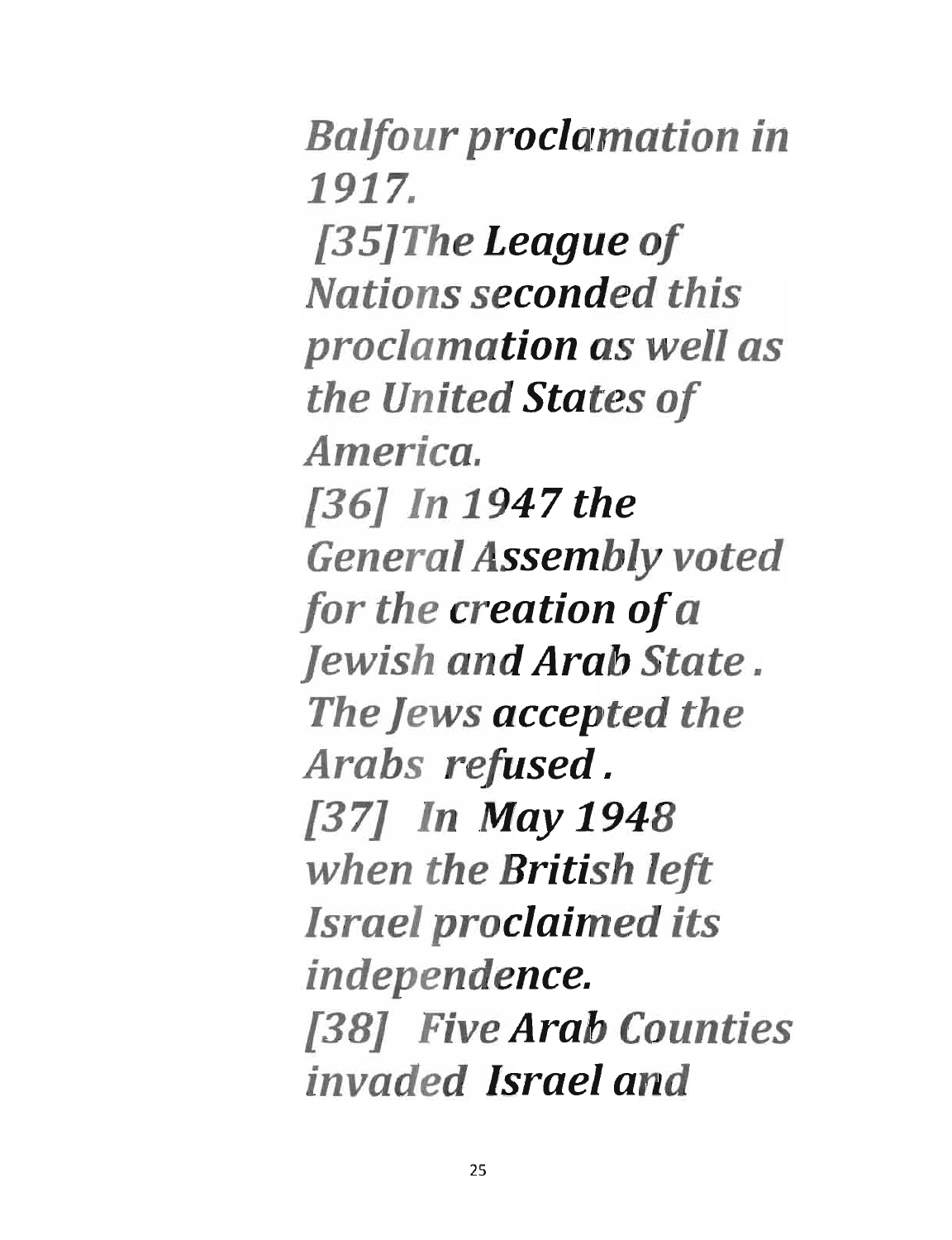*tried to annihilate the State* in *May* 1948 . *[39JThe few vanquished the many. The brave and the truth overcame the lies of the wicked. Another miracle [40JProvidence God himselfwas battling the Arabs. Finally, the abandonment of the Jew by God during the holocaust was vindicated by open miracles. These miracles were open for the whole world in the creation of the state*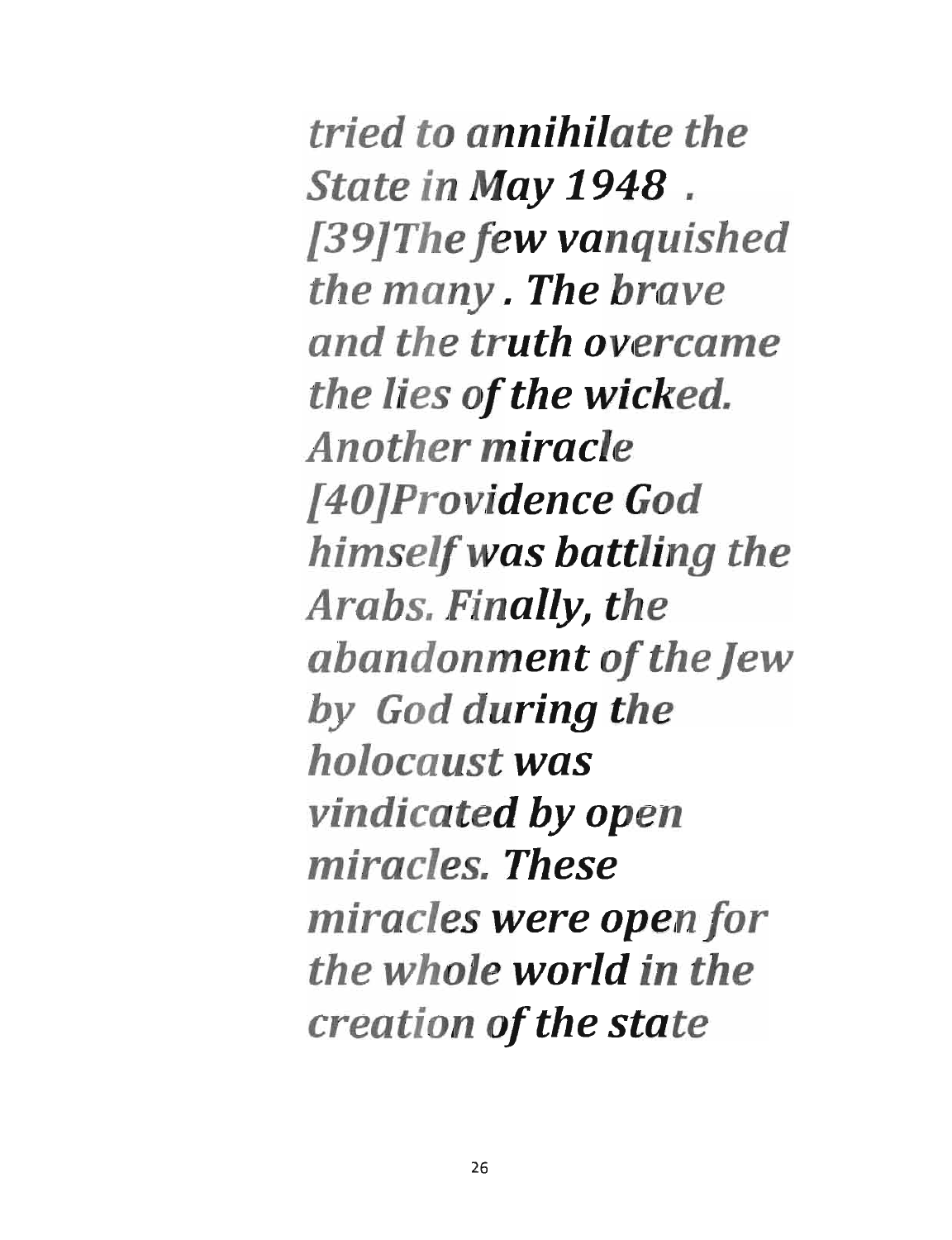*and the wars in 1948 and* 1949. *[41J Also in the war in 1956 when Israel reached the Suez Canal conquering the entire Sinai desert. [42JAgain the miracle occurred in* 1967 *with the smashing of all the*  Arab air forces and *Israel's conquest of Yehudah Shoron Golan and especially the old city of Jerusalem. [43J Again in 1974 Israel was saved* by *a miracle and defeated*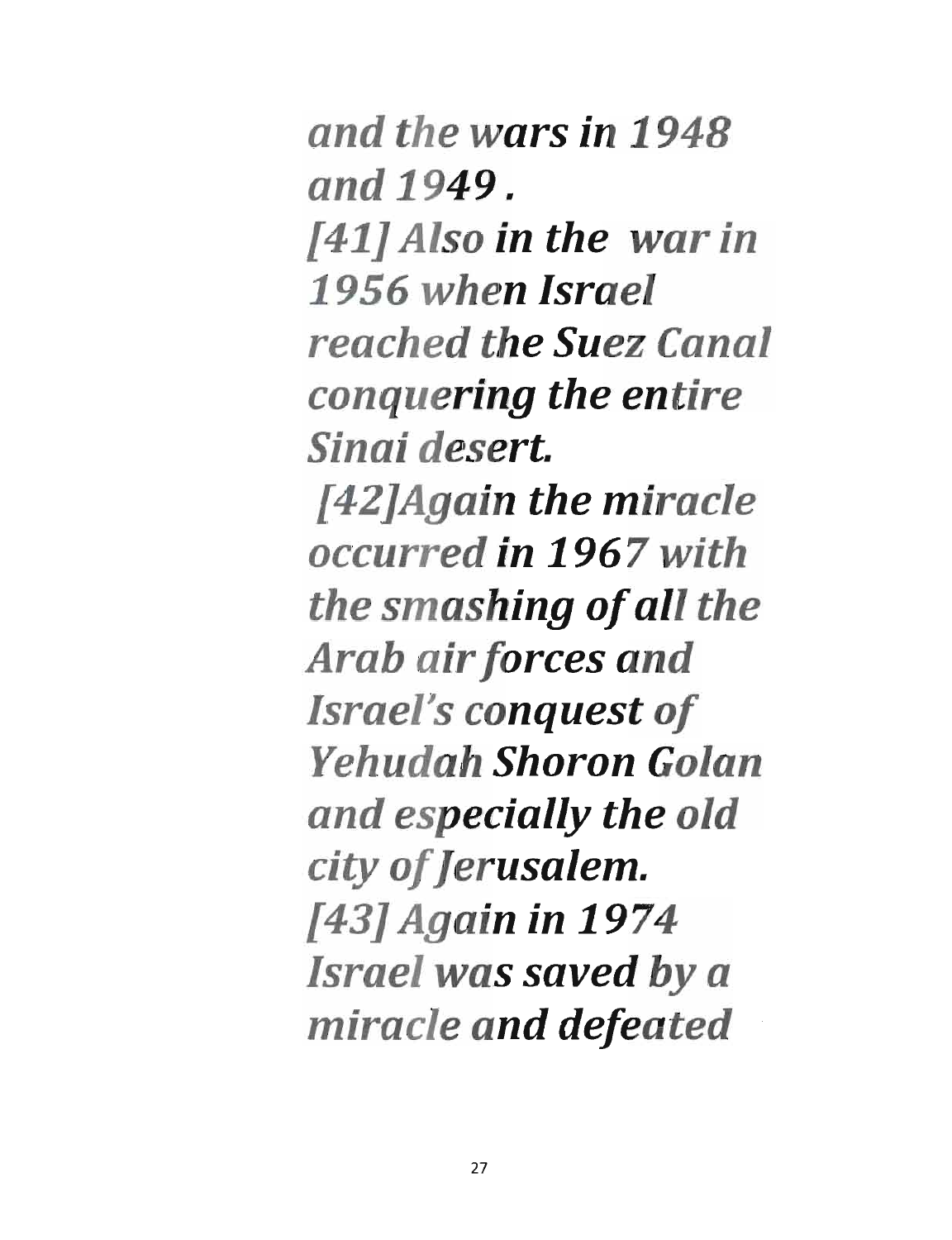*the combined Egyptian and Syrian armies.*  [44J *The miracle and Providence* is *clearly visible every day in Israel.*  [45J *Israel fought the terrorist gangs in Lebanon and Gaza on four occasions.*  [46J *The Palestinians today are doing the Jews the greatest favor by insisting on their extreme agenda.*  [47J *They now have antagonized President Trump and the American government.*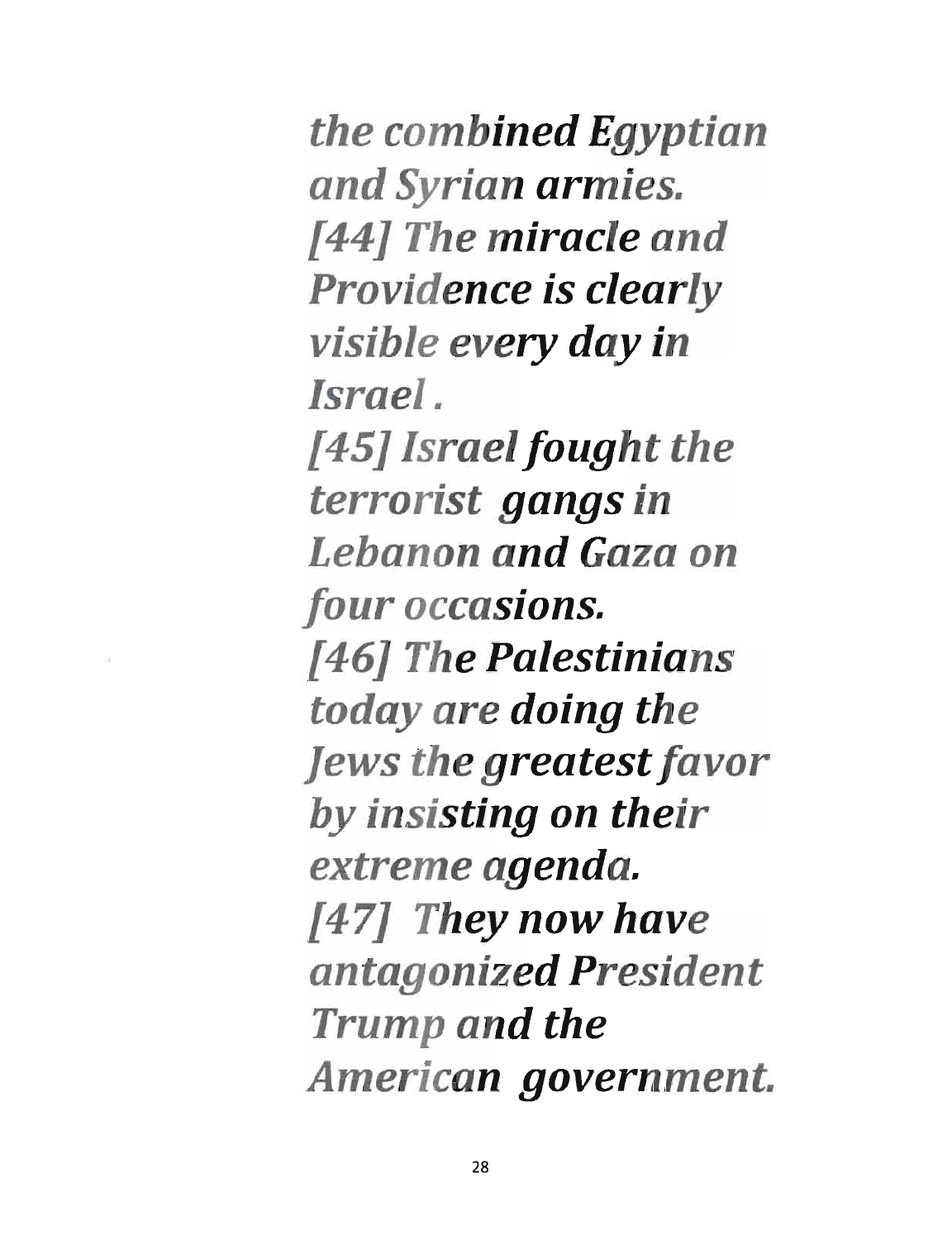*By their stupid opposition to President trumps recognition of Jerusalem as the capital of Israel. [48JThe Palestinians will be stripped from funding by the USA. The moneys going to keep alive the Palestinian refugees will stop. [49J That willforce the countries that house the refugees to get rid of the refugee problem by settling them and integrating them into their societies.*